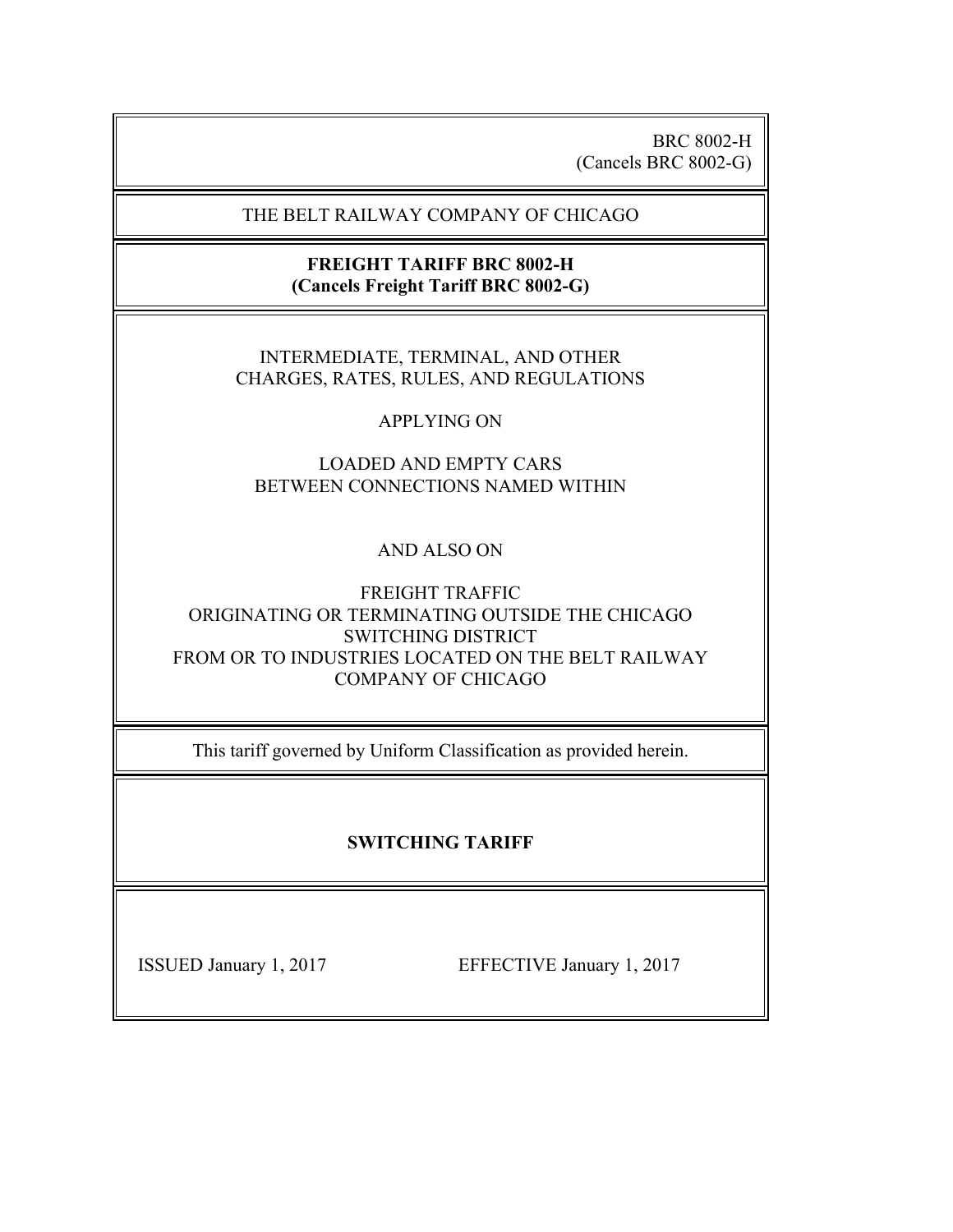# ISSUED BY; **M. MARTINEZ**

Director Agency & Customer Service 6900 South Central Avenue Chicago, Illinois 60638

| <b>RULES AND OTHER GOVERNING PROVISIONS</b> |                                                                                      |                                                                                                                                                                                                                                                                                                                                                                                                                                                                                                                                                                                                                                                                                                                                                                 |  |
|---------------------------------------------|--------------------------------------------------------------------------------------|-----------------------------------------------------------------------------------------------------------------------------------------------------------------------------------------------------------------------------------------------------------------------------------------------------------------------------------------------------------------------------------------------------------------------------------------------------------------------------------------------------------------------------------------------------------------------------------------------------------------------------------------------------------------------------------------------------------------------------------------------------------------|--|
|                                             | <b>GENERAL RULES AND REGULATIONS</b>                                                 |                                                                                                                                                                                                                                                                                                                                                                                                                                                                                                                                                                                                                                                                                                                                                                 |  |
| <b>ITEMS</b>                                | <b>SUBJECT</b>                                                                       | <b>APPLICATION</b>                                                                                                                                                                                                                                                                                                                                                                                                                                                                                                                                                                                                                                                                                                                                              |  |
|                                             | <b>VOLUME INCENTIVE</b><br><b>SWITCH RATES CLEARING</b><br><b>CONNECTION TRAFFIC</b> | Volume Incentive Intermediate Switch<br>Rates for traffic moving through the<br>Chicago Gateway. The daily average car<br>count will be calculated on the basis of<br>each calendar month. (Total Clearing<br>Connection Traffic $\div$ Days In The Month)<br>Clearing Connection Traffic is defined as<br>traffic delivered to the BRC at Clearing<br>Yard by an inbound carrier for an<br>outbound carrier. Auto Carriers / Racks,<br>Dangerous Explosive - Radioactive - TIH,<br>Hazardous (Non-TIH), Dimensional, Do<br>Not Hump, Locomotives, Passenger Cars,<br>Perishable, Intermodal TOFC/COFC, cars<br>received from intermediate switch carriers<br>$(i.e. CRL, IHB, Etc.)$ and BRC Industry<br>Traffic are not subject to volume incentive<br>rates. |  |
| $\overline{2}$                              | <b>OUTSIDE CLEARING</b><br><b>TRAFFIC</b>                                            | Cars Interchanged at a location other than<br>Clearing Yard. Cars will not qualify for<br>volume incentive rates.                                                                                                                                                                                                                                                                                                                                                                                                                                                                                                                                                                                                                                               |  |
| $\overline{4}$                              | <b>CAR HIRE ON CARS</b><br>RECEIVED IN BAD ORDER                                     | Any car delivered to BRC which is found<br>to be "bad order" shall remain in the car<br>hire account of the delivering carrier,<br>regardless of car mark, until repaired and                                                                                                                                                                                                                                                                                                                                                                                                                                                                                                                                                                                   |  |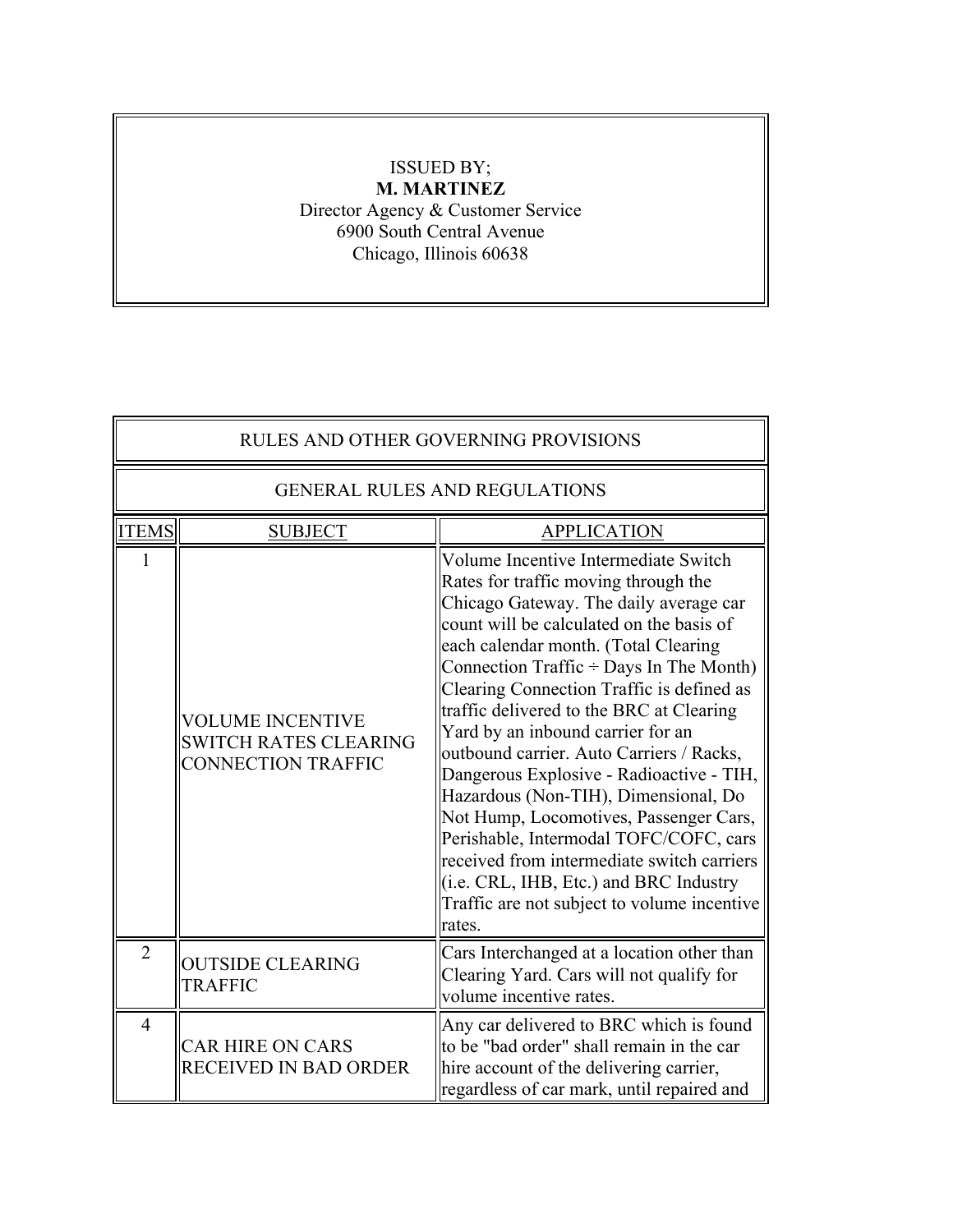|    |                                                                    | subsequently classified for appropriate<br>outbound dispatchment.                                                                                                                                                                                                                                                                                                                                                                                                                                                     |
|----|--------------------------------------------------------------------|-----------------------------------------------------------------------------------------------------------------------------------------------------------------------------------------------------------------------------------------------------------------------------------------------------------------------------------------------------------------------------------------------------------------------------------------------------------------------------------------------------------------------|
| 5  | <b>DESCRIPTION OF</b><br><b>GOVERNING</b><br><b>CLASSIFICATION</b> | The term "Uniform Classification" when<br>used herein means UFC 6000 Series,<br>issued by Uniform Classification<br>Committee, Agent.                                                                                                                                                                                                                                                                                                                                                                                 |
| 9  | <b>SELECTIVE RATE INCREASE</b>                                     | $(1)$ Charges published in this tariff have<br>not increased unless otherwise indicated.                                                                                                                                                                                                                                                                                                                                                                                                                              |
| 10 | EXPLOSIVES, TIH,<br><b>DANGEROUS AND</b><br>RADIOACTIVE ARTICLES   | For rules and regulations governing the<br>transportation of explosives, TIH,<br>radioactive and other dangerous articles by<br>freight, also specifications for shipping<br>containers and restrictions governing the<br>acceptance and transportation of<br>explosives and other dangerous articles,<br>see Freight Tariff BOE 6000 Series. Cars<br>will not qualify for volume incentive rates.                                                                                                                    |
| 11 | HAZARDOUS (NON-RSSM)<br><b>SHIPMENTS</b>                           | Loaded Non-RSSM cars with STCC's<br>ranging 4800000 thru 4999999. Cars will<br>not qualify for volume incentive rates.                                                                                                                                                                                                                                                                                                                                                                                                |
| 15 | REFERENCE TO TARIFFS,<br>ITEMS, NOTES, RULES, ETC.                 | When reference is made in this tariff to<br>tariffs, items, notes, rules, etc., such<br>references are continuous and include<br>supplements to and successive issues of<br>such tariffs and reissues of such items,<br>notes, rules, etc.                                                                                                                                                                                                                                                                            |
| 20 | TERMINAL PRIVILEGES OR<br><b>SERVICES</b>                          | Shipments made under the charges<br>contained in this tariff are entitled also to<br>terminal services and privileges, and are<br>subject to the charges, allowances, rules<br>and regulations legally applicable thereto,<br>as provided in separately published,<br>lawfully filed tariffs.<br><b>EXCEPTION</b><br>When provisions of this tariff specifically<br>provide any such charge, allowance, rule<br>or regulation, corresponding or conflicting<br>provisions in such separate tariffs will not<br>apply. |
| 25 | NON-APPLICATION OF<br>TRANSIT                                      | Transit will not be allowed in connection<br>with charges in this tariff.                                                                                                                                                                                                                                                                                                                                                                                                                                             |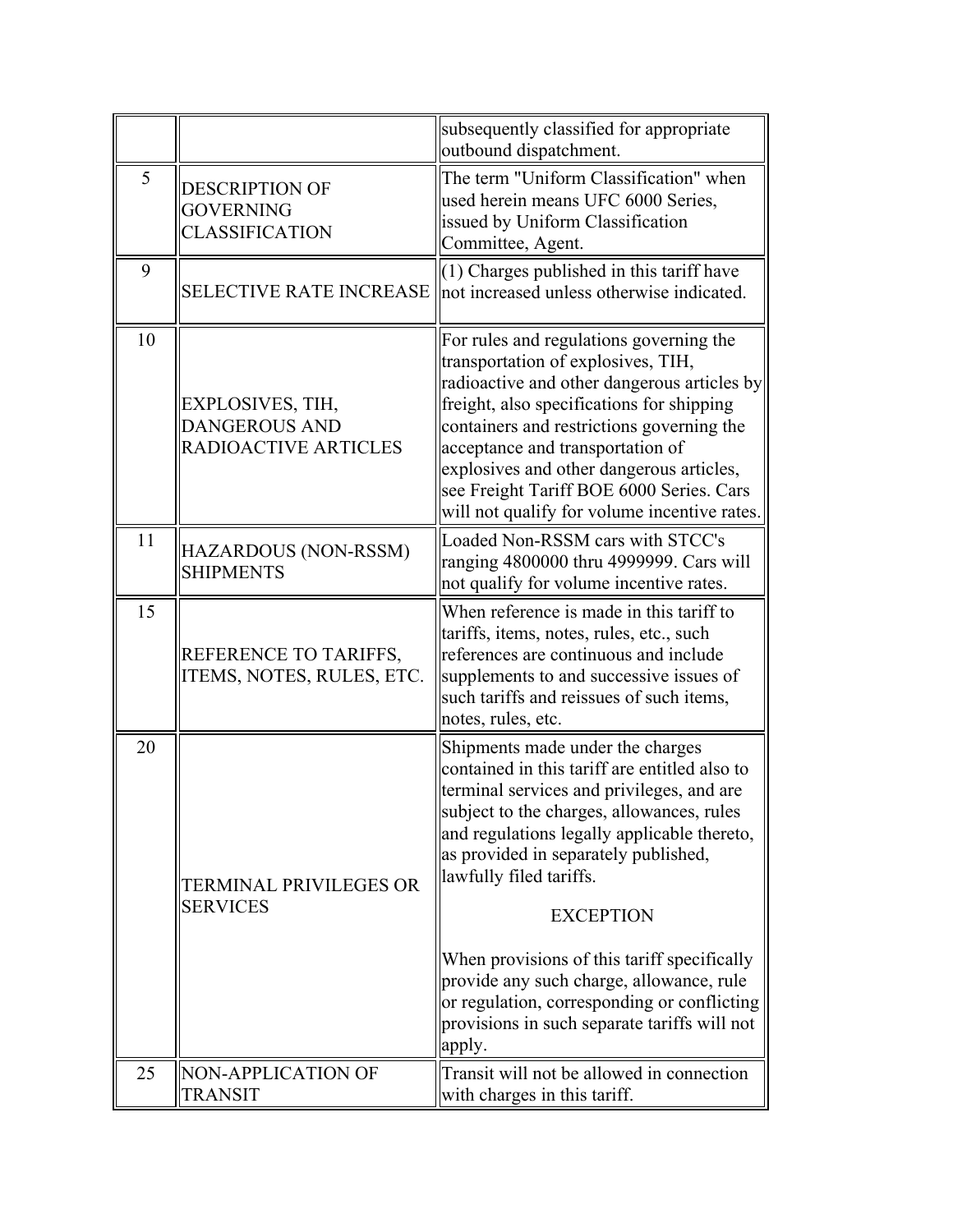| 30 | <b>CAPACITIES AND</b><br><b>DIMENSIONS OF CARS</b>                           | For marked capacities, length, dimensions<br>and cubic capacities of cars, see the<br>Official Railway Equipment Register,<br>RER 6411 Series, issued by the R.E.R.<br>Publishing Corporation, Agent.                                                                                                                                                                                                                                                     |
|----|------------------------------------------------------------------------------|-----------------------------------------------------------------------------------------------------------------------------------------------------------------------------------------------------------------------------------------------------------------------------------------------------------------------------------------------------------------------------------------------------------------------------------------------------------|
| 35 | NATIONAL SERVICE ORDER<br><b>TARIFF</b>                                      | This tariff, including supplements thereto,<br>is subject to provisions of various<br>Interstate Commerce Commission Service<br>Orders and General Permits as shown in<br>NSO 6100 Series.                                                                                                                                                                                                                                                                |
| 40 | DEFINITION OF CHICAGO<br><b>SWITCHING DISTRICT</b>                           | The term "Chicago Switching District" as<br>used in this tariff shall incorporate the<br>Chicago Switching District as defined in<br>the former Western Trunk Lines freight<br>tariff ICC WTL 8020 Series. BRC's switch<br>charge will be the responsibility of the<br>Road Haul carrier into/out of the Chicago<br>Switching District. Cars will not qualify<br>volume incentive rates.                                                                  |
| 45 | <b>METHOD OF CANCELING</b><br><b>ITEMS</b>                                   | As this tariff is supplemented, numbered<br>items with letter suffixes cancel<br>correspondingly numbered items in the<br>original tariff or in a prior supplement.<br>Letter suffixes will be used in alphabetical<br>sequence starting with A. Example: Item<br>100-A cancels Item 100, and Item 200-B<br>cancels Item 200-A in a prior supplement,<br>which in turn canceled Item 200.                                                                 |
| 50 | <b>METHOD OF DENOTING</b><br><b>REISSUED MATTER IN</b><br><b>SUPPLEMENTS</b> | Matter brought forward without change<br>from one supplement to another will be<br>designated as "Reissued" by a reference<br>mark in the form of a square enclosing a<br>number (or letter and number) being that<br>of the supplement in which the reissued<br>matter first appeared in its currently<br>effective form. To determine its original<br>effective date, consult the supplement in<br>which the reissued matter first became<br>effective. |
| 55 | DEMURRAGE PLAN AND<br><b>PRICES</b>                                          | Shipments transported under this tariff are<br>subject to demurrage charges published in<br>BRC 6004 series, supplements thereto or<br>successive issues thereof.                                                                                                                                                                                                                                                                                         |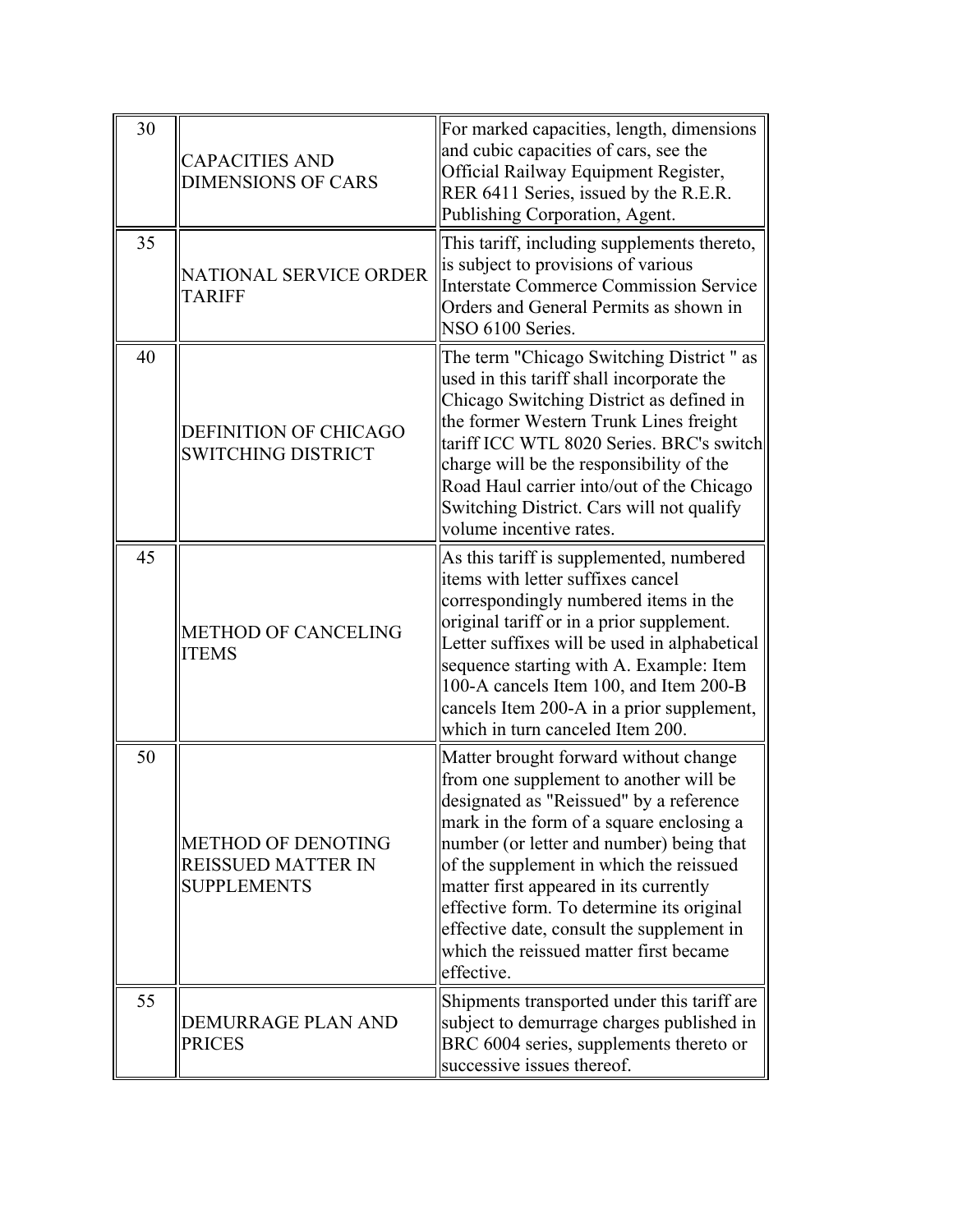| 60 | <b>ARTICLES ON WHICH</b><br><b>CHARGES APPLY</b>                      | All commodities carload.                                                                                                                                                                                                                                                                                                                                                                                                                                                                                                                                                                                                                                                                                                                                                 |
|----|-----------------------------------------------------------------------|--------------------------------------------------------------------------------------------------------------------------------------------------------------------------------------------------------------------------------------------------------------------------------------------------------------------------------------------------------------------------------------------------------------------------------------------------------------------------------------------------------------------------------------------------------------------------------------------------------------------------------------------------------------------------------------------------------------------------------------------------------------------------|
| 65 | <b>LIST OF INDUSTRIES</b>                                             | 1. For list of Industries located on the Belt<br>Railway Company of Chicago, refer to<br>Section Four of this tariff.<br>2. When changes occur in the<br>corporations, firms or individuals using<br>industry tracks, this issue will be corrected<br>as soon as practicable, but until such<br>correction is made the same charge will<br>apply as for the industry previously using<br>the same track. In case of location of a<br>new industry, if switching service has<br>been arranged for by the Belt Railway<br>Company of Chicago and the cars are<br>offered for movement before such industry<br>is added to this tariff, the charge<br>authorized from or to the Belt Railway<br>Company of Chicago zone in which the<br>new industry is located will apply. |
| 70 | <b>HANDLING OF LIVESTOCK</b>                                          | The Belt Railway Company of Chicago<br>does not have facilities for feeding,<br>watering or resting Livestock and will<br>only accept shipments of Livestock when<br>advance arrangements have been made<br>through the Office of the General Manager<br>Transportation.                                                                                                                                                                                                                                                                                                                                                                                                                                                                                                 |
| 73 | <b>AUTO CARRIERS AND</b><br><b>RACKS "V" TYPE</b><br><b>EQUIPMENT</b> | Loaded auto carriers and racks<br>interchanged at the BRC. Cars will not<br>qualify for volume incentive rates.                                                                                                                                                                                                                                                                                                                                                                                                                                                                                                                                                                                                                                                          |
| 75 | TOFC/COFC SERVICE "P,Q,S"<br><b>TYPE EQUIPMENT</b>                    | 1. Trailers or containers on a flat car,<br>TOFC or COFC, will be considered a<br>loaded freight car for revenue billing<br>purposes whether the trailer or container is<br>loaded or empty.<br>2. When flat cars are coupled in an<br>articulated fashion, each platform of the<br>articulated equipment will be considered<br>as a separate car for revenue billing<br>purposes. Cars will not qualify for volume<br>incentive rates.                                                                                                                                                                                                                                                                                                                                  |
| 80 | APPLICATION OF CHARGES                                                | Section One charges apply on all traffic<br>handled in terminal switching service<br>between industries or team tracks located                                                                                                                                                                                                                                                                                                                                                                                                                                                                                                                                                                                                                                           |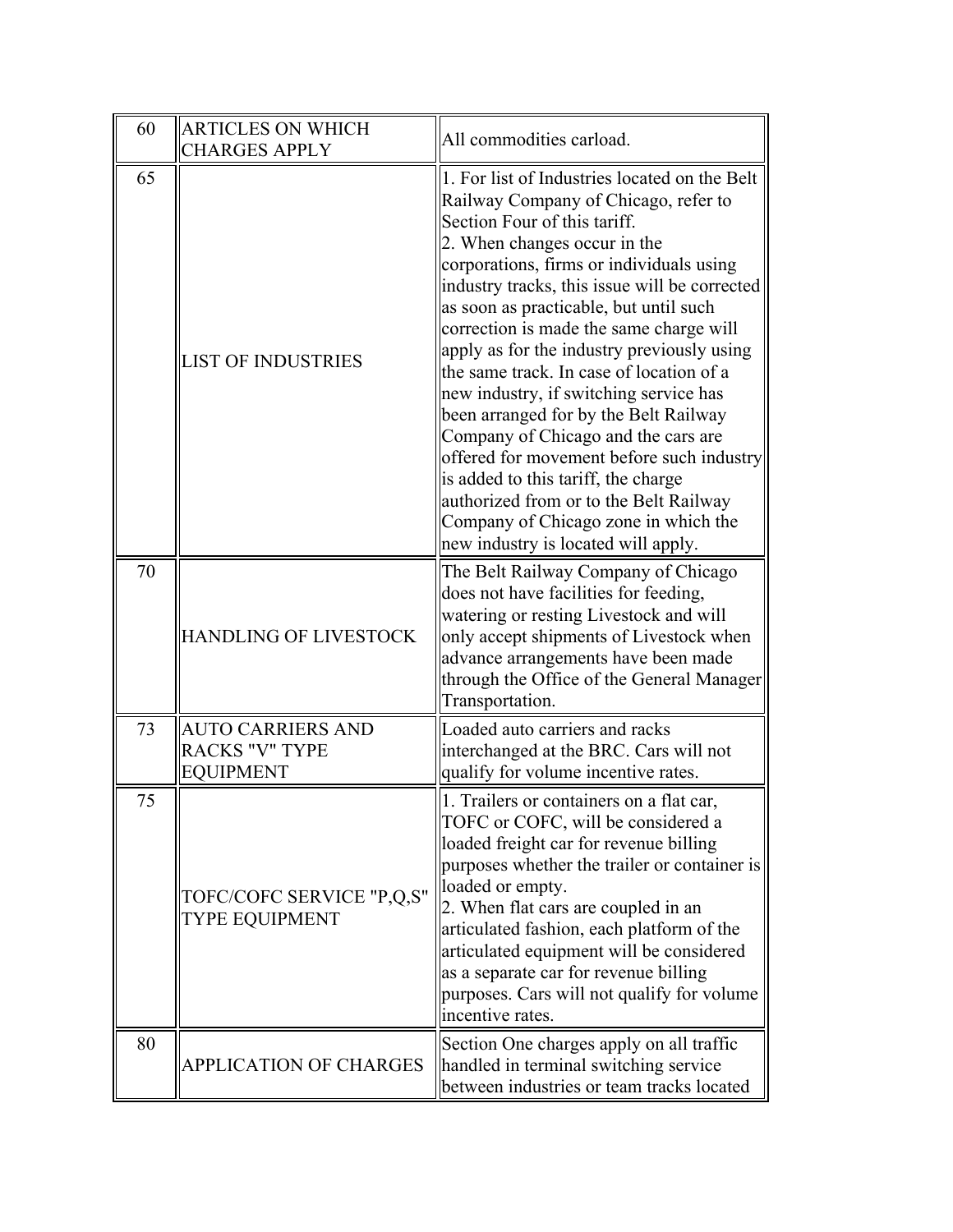|  | on The Belt Railway Company of Chicago<br>and connecting lines, where the origin or<br>destination is beyond the Chicago<br>Switching District. (See Notes 1, 2 and 5).<br>Section Two charges apply on all traffic,<br>loaded or empty, handled in intermediate<br>service between connections. (See Notes<br>$3, 4$ and $5.$ )                                                                                                                                        |
|--|-------------------------------------------------------------------------------------------------------------------------------------------------------------------------------------------------------------------------------------------------------------------------------------------------------------------------------------------------------------------------------------------------------------------------------------------------------------------------|
|  | Note 1.-Applies only on traffic where the<br>thru rate makes provision for absorption,<br>in whole or in part, of the terminal<br>switching charges named herein. Any<br>portion of these charges which are not<br>absorbed will be in addition to the thru<br>rate and accrue solely to the Belt Railway<br>Company of Chicago.                                                                                                                                        |
|  | Note 2.-Provisions of this tariff do not<br>apply in connection with traffic moving on<br>rates which do not provide for any<br>absorption of the terminal switching<br>charges named herein. In such instances,<br>switching charges as provided in other<br>tariffs lawfully on file with the STB will<br>apply, and will be in addition to the thru<br>rate.                                                                                                         |
|  | Note 3.-Charges for intermediate service,<br>on traffic originating beyond and destined<br>beyond the Chicago Switching District,<br>will be paid by the connecting line<br>delivering the car to the Belt Railway<br>Company of Chicago.                                                                                                                                                                                                                               |
|  | Note 4.-For traffic originating at or<br>destined to points within the Chicago<br>Switching District where the Belt Railway<br>Company of Chicago is the intermediate<br>carrier, the road haul carrier shall assume<br>intermediate switching charge of the Belt<br>Railway Company of Chicago for<br>handling the loaded car and shall<br>reimburse terminal carrier for switching<br>charge paid to the Belt Railway Company<br>of Chicago for handling the car when |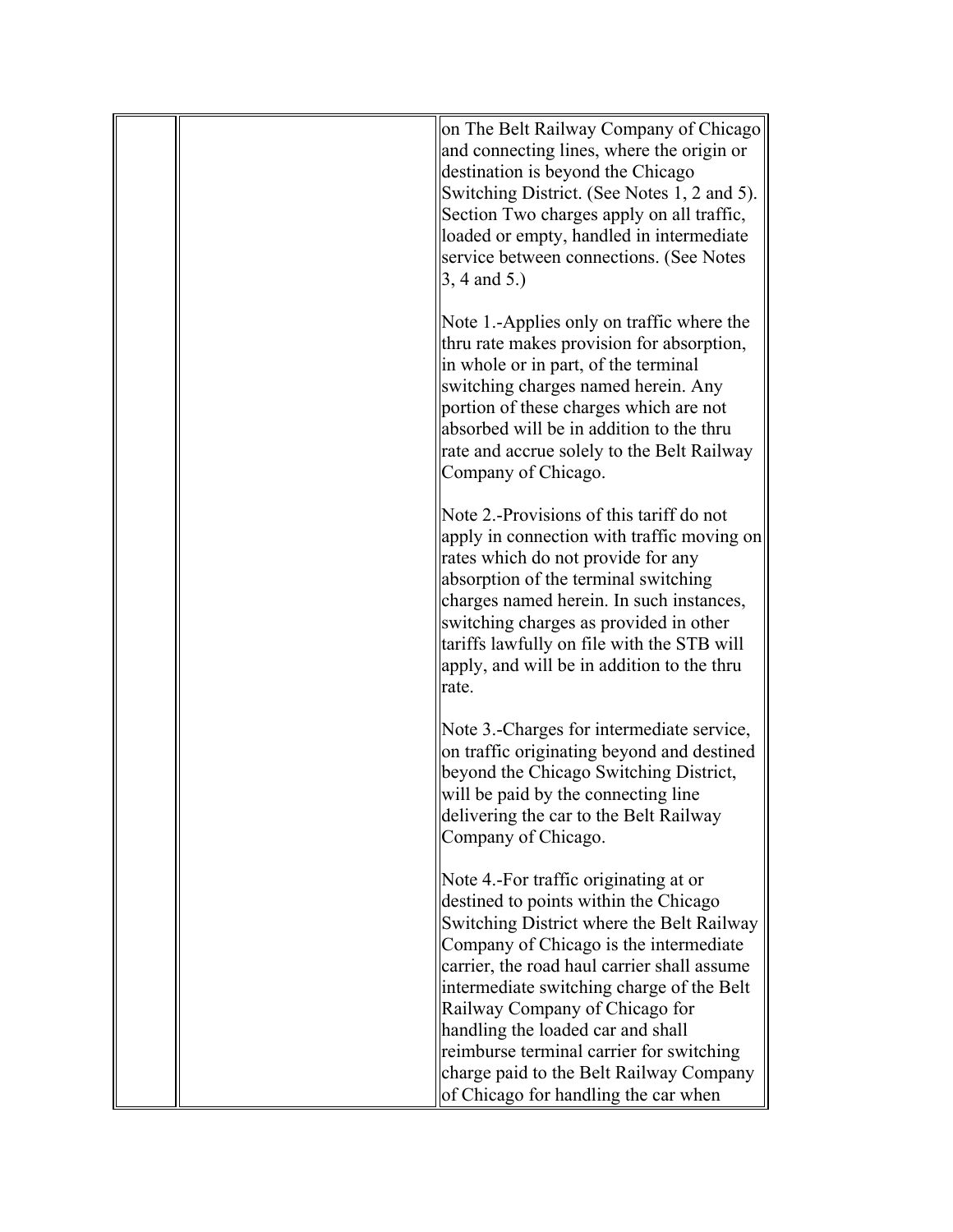|     |                                                                                          | returned empty to the Belt Railway<br>Company of Chicago by terminal carrier,<br>if the car is actually returned by the Belt<br>Railway Company of Chicago to<br>delivering road haul carrier, delivered to<br>owner railroad, or other railroad under<br>proper authority.<br>Note 5.-The level of applicable charges<br>will be that which is in effect on the date<br>of interchange.                                                                                                                                                                                              |
|-----|------------------------------------------------------------------------------------------|---------------------------------------------------------------------------------------------------------------------------------------------------------------------------------------------------------------------------------------------------------------------------------------------------------------------------------------------------------------------------------------------------------------------------------------------------------------------------------------------------------------------------------------------------------------------------------------|
| 85  | <b>SCRAP AUTOMOBILE</b><br><b>BODIES</b>                                                 | Rates provided for in this tariff will not<br>apply on Scrap Automobile Bodies,<br>crushed flat, loose or in bundles, loaded on<br>flat cars.                                                                                                                                                                                                                                                                                                                                                                                                                                         |
| 90  | HOT METAL OR LADLE<br><b>CARS</b>                                                        | Movements of hot metal or ladle cars over<br>the Belt Railway Company of Chicago<br>rails will be handled only when advance<br>arrangements have been made through the<br>General Manager Transportation.                                                                                                                                                                                                                                                                                                                                                                             |
| 95  | <b>SHIPMENTS REQUIRING</b><br><b>TWO OR MORE CARS</b>                                    | Shipments requiring two or more cars for<br>their transportation will be charged for at<br>charges named for each car. (See<br>Exception). EXCEPTION - idler cars, see<br>Items 1004, 1005, and 1006.                                                                                                                                                                                                                                                                                                                                                                                 |
| 100 | <b>CIRCUS TRAINS</b>                                                                     | Circus Trains moving over the Belt<br>Railway Company of Chicago rails will be<br>handled only when advance arrangements<br>have been made through the General<br>Manager Transportation.                                                                                                                                                                                                                                                                                                                                                                                             |
| 105 | <b>CHARGES ON CARS</b><br><b>RECEIVED WITHOUT</b><br>NECESSARY FORWARDING<br><b>DATA</b> | When a car, empty or loaded, is received<br>from a connecting line without necessary<br>data for forwarding (See Note 1), and must<br>be classified to a hold track, a \$130.00<br>penalty charge will be assessed against<br>that delivering carrier (See Note 2). In<br>addition, a \$36.00 holding charge will be<br>assessed against the delivering carrier for<br>each day, or fraction thereof, the car,<br>empty or loaded, is held from the first<br>12:01 AM following telephone or<br>telegraphic notification until disposition is<br>furnished by the delivering carrier. |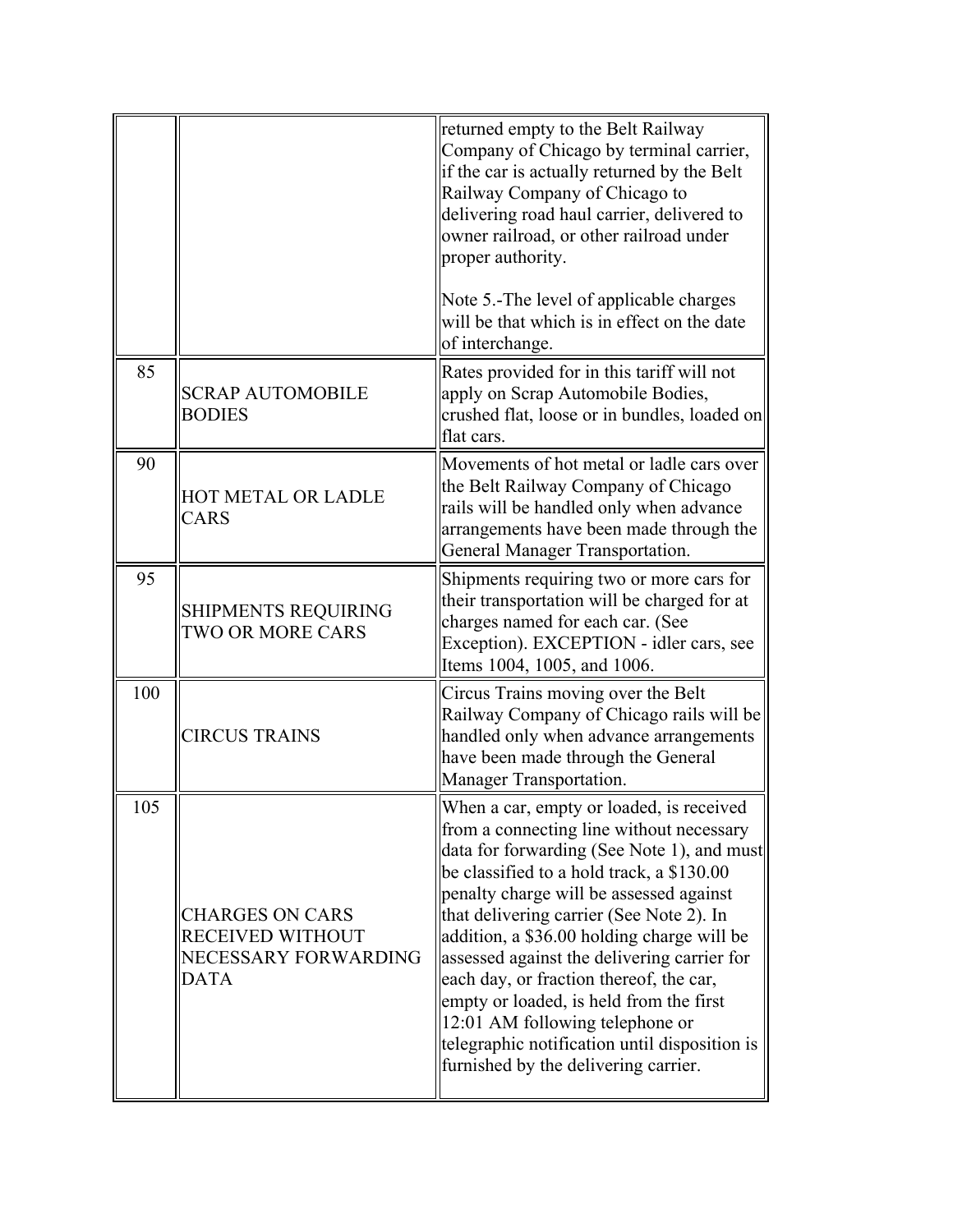|     |                                                                     | Note 1: The character of the necessary<br>data will be determined by the BRC in<br>accordance with the conditions of its<br>service.                                                                                                                                                                                                                                                                                                                                                                                                         |
|-----|---------------------------------------------------------------------|----------------------------------------------------------------------------------------------------------------------------------------------------------------------------------------------------------------------------------------------------------------------------------------------------------------------------------------------------------------------------------------------------------------------------------------------------------------------------------------------------------------------------------------------|
|     |                                                                     | Note 2: On a railroad owned car for which<br>the Belt Railway Company of Chicago is<br>responsible to car owner for car hire<br>charges, an additional charge of \$25.00<br>per day will be assessed against the<br>delivering road for each day, or fraction<br>thereof, the car is held from date of receipt<br>to date disposition is received plus a<br>maximum of two additional days, if<br>required to deliver car to a road within the<br>Chicago Switching District.                                                                |
| 110 | <b>CHARGES ON CARS HELD</b><br>FOR TRANSFER OR<br><b>ADJUSTMENT</b> | When a car, empty or loaded, is received<br>from a connecting line and is subsequently<br>held for transfer or adjustment of lading, a<br>switching charge of \$130.00 per car will<br>be assessed against the delivering carrier.<br>On a railroad owned car for which the Belt<br>Railway Company of Chicago is<br>responsible for car hire charges, an<br>additional charge of \$25.00 per day will be<br>assessed for each day, or fraction thereof,<br>car is held from date of receipt to date<br>transfer or adjustment is completed. |
| 115 | <b>ITEMS AND/OR PROVISIONS</b><br><b>NOT BROUGHT FORWARD</b>        | Items and/or provisions previously shown<br>and not brought forward are canceled.                                                                                                                                                                                                                                                                                                                                                                                                                                                            |
| 120 |                                                                     | 1. The BRC will perform an inbound<br>inspection at Clearing on all loaded<br>mechanical refrigerator cars for account of<br>the inbound carrier.                                                                                                                                                                                                                                                                                                                                                                                            |
|     | <b>MECHANICAL</b><br>REFRIGERATION SERVICES<br>AT CLEARING YARD     | 2. If the mechanical refrigeration<br>inspection indicates that the unit is not<br>operating properly, the car will be set out<br>for refrigeration service, and a \$218.00<br>switching charge will be assessed against<br>the delivering carrier.<br>Subsequent refrigeration service charges,<br>refueling expenses and/or charges for                                                                                                                                                                                                    |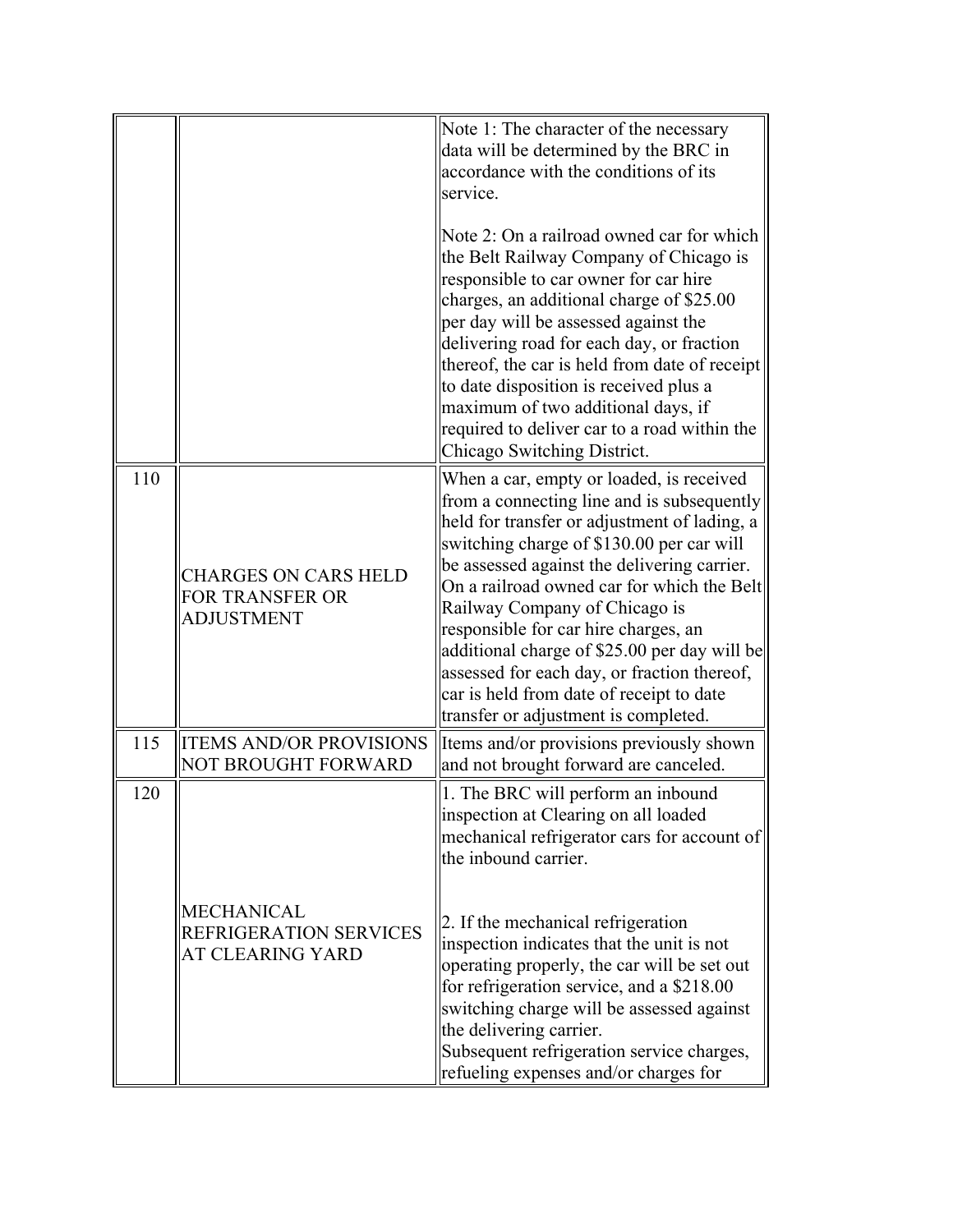|     |                                                                                                                                    | repairs are in addition, and the<br>responsibility of the delivering carrier.                                                                                                                                                                                                                                                                                                                                                                                                                                                                                                                                                                                                                                                                                                                                                                                                                                                                                                       |
|-----|------------------------------------------------------------------------------------------------------------------------------------|-------------------------------------------------------------------------------------------------------------------------------------------------------------------------------------------------------------------------------------------------------------------------------------------------------------------------------------------------------------------------------------------------------------------------------------------------------------------------------------------------------------------------------------------------------------------------------------------------------------------------------------------------------------------------------------------------------------------------------------------------------------------------------------------------------------------------------------------------------------------------------------------------------------------------------------------------------------------------------------|
| 125 | <b>CHARGES ON CARS</b><br>DELAYED AT CLEARING<br>YARD DUE TO OUTBOUND<br><b>CARRIER'S FAILURE TO</b><br><b>HANDLE</b>              | Cars loaded or empty moving outbound to<br>any carrier, which have been pulled to<br>departure tracks will be subject to the<br>penalty charge described herein if cars<br>remain on BRC in excess of 9 hours from<br>the scheduled departure of the carrier's<br>outbound train (see Note).<br>If cars remain on the BRC in excess of 9<br>hours from scheduled departure time due<br>to the failure of the outbound carrier to<br>handle from the BRC, cars in that<br>outbound train will be subject to a charge<br>of \$182.00 per car. Thereafter, for every<br>12 hours which the same cars continue to<br>remain on BRC, all cars in departure status<br>and on classification tracks (with the same<br>block codes) will be subject to additional<br>charges of \$182.00 per car.<br>NOTE: The scheduled departure will be<br>published in General Manager<br>Transportaion's notice entitled "Clearing<br>Train Departure Schedule" in effect on the<br>date of departure. |
| 130 | <b>CHARGES ON TRAINS IN</b><br>THROUGH MOVEMENT<br>DELAYED ON BRC DUE TO<br><b>RECEIVING CARRIER'S</b><br><b>FAILURE TO HANDLE</b> | When carriers use BRC trackage for<br>through movement, with or without power,<br>and two carriers are involved in the<br>handling, trains will be considered on<br>track for the receiving carrier when the<br>delivering carrier terminates movement on<br>BRC track. Delivering carrier is then<br>obligated to notify receiving carrier of<br>locale and time movement terminated. If<br>the train remains on track in excess of 4<br>hours from delivery time due to the failure<br>of the receiving carrier to handle from the<br>BRC, the train will be interchanged to the<br>BRC and the delivering carrier will be<br>responsible for the applicable intermediate<br>switch charge per car. Thereafter, if the<br>train remains on track in excess of an<br>additional 5 hours, the train will be subject<br>to a charge of \$182.00 per car to be                                                                                                                        |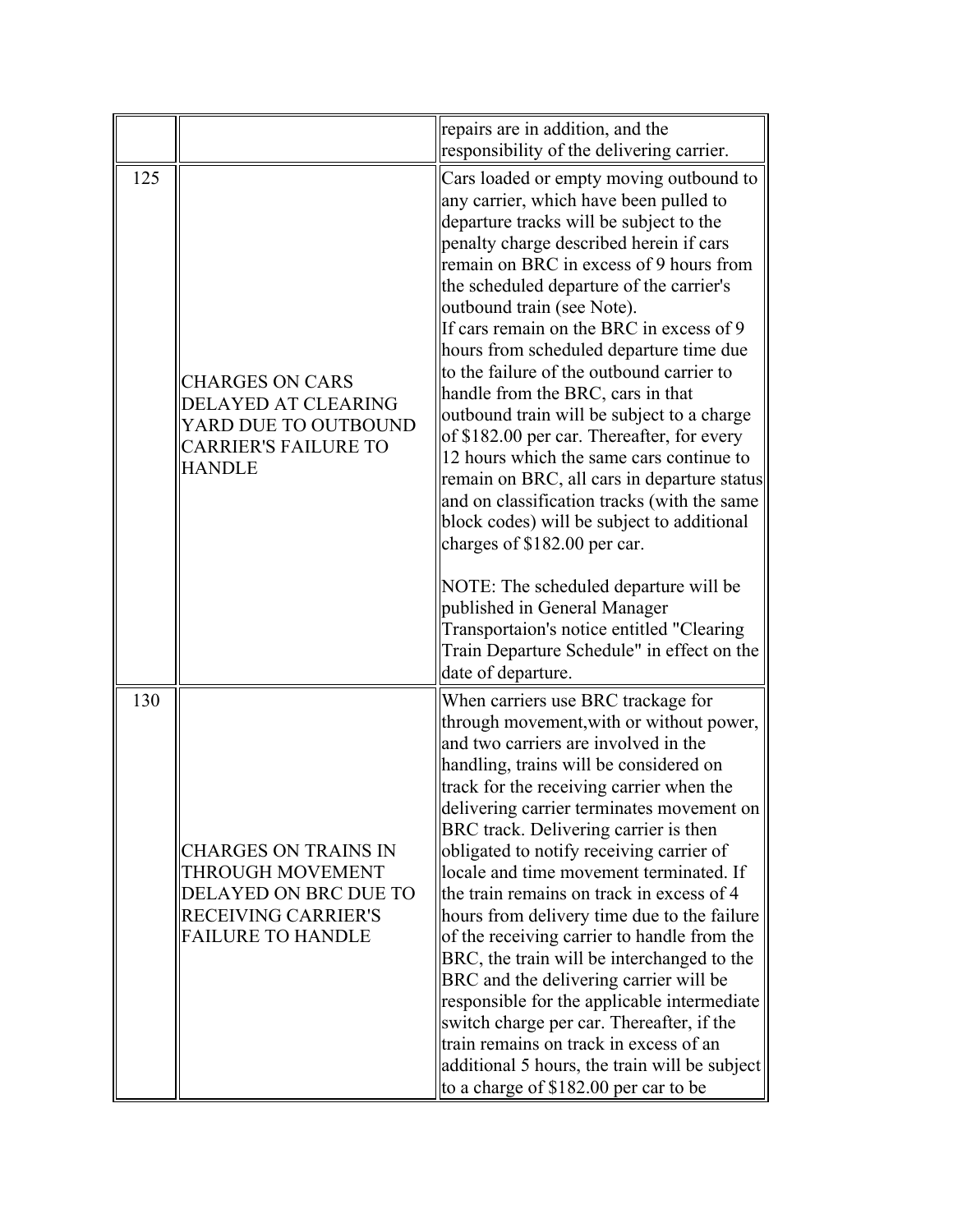|     |                                                                                  | assessed against the receiving carrier.<br>Thereafter, for each hour, or fraction<br>thereof, which the same train continues to<br>remain on track, said train will be subject<br>to additional charges of \$32.00 per car to<br>be assessed against the receiving carrier.<br>This charge is applicable and in addition<br>to all contractual arrangements.                                                                                                                                                                                                                                                                                                                                                                                                                                       |
|-----|----------------------------------------------------------------------------------|----------------------------------------------------------------------------------------------------------------------------------------------------------------------------------------------------------------------------------------------------------------------------------------------------------------------------------------------------------------------------------------------------------------------------------------------------------------------------------------------------------------------------------------------------------------------------------------------------------------------------------------------------------------------------------------------------------------------------------------------------------------------------------------------------|
| 135 | <b>PULLER SERVICE</b>                                                            | With the concurrence of BRC General<br>Manager Transportation, BRC will<br>provide puller service as agent for the<br>carrier requesting the service, and with full<br>indemnification, where contractual<br>arrangements and physical accessibility<br>permit BRC crew handling.                                                                                                                                                                                                                                                                                                                                                                                                                                                                                                                  |
| 140 | <b>CHARGE FOR AN AIR</b><br><b>BRAKE TEST ON TRAINS IN</b><br>THROUGH MOVEMENT   | When the BRC performs an air brake test<br>per 49 CFR 232 on trains in through<br>movement over BRC trackage, a charge of<br>\$630.00 will be assessed against receiving<br>carrier.<br>This charge is applicable and in addition<br>to all contractual arrangements.                                                                                                                                                                                                                                                                                                                                                                                                                                                                                                                              |
| 145 | <b>CHARGES ON DIMENSIONAL</b><br><b>SHIPMENTS HELD FOR</b><br><b>MEASUREMENT</b> | If a dimensional shipment, at the request<br>of a carrier in the route, is set out and held<br>on BRC for measurement, or<br>remeasurement, a switching charge of<br>\$318.00 per car will be assessed against<br>the carrier requesting the service. Cars will<br>not qualify for volume incentive rates.<br>Dimensional cars entrained and<br>subsequently switched out due to<br>nonacceptance by the receiving carrier<br>will be assessed a switch charge of<br>\$318.00 per car against the receiving<br>carrier. Cars will not qualify for volume<br>incentive rates.<br>On a railroad owned car for which the Belt<br>Railway Company of Chicago is<br>responsible for car hire charges, an<br>additional charge of \$25.00 per day will be<br>assessed against the carrier requesting the |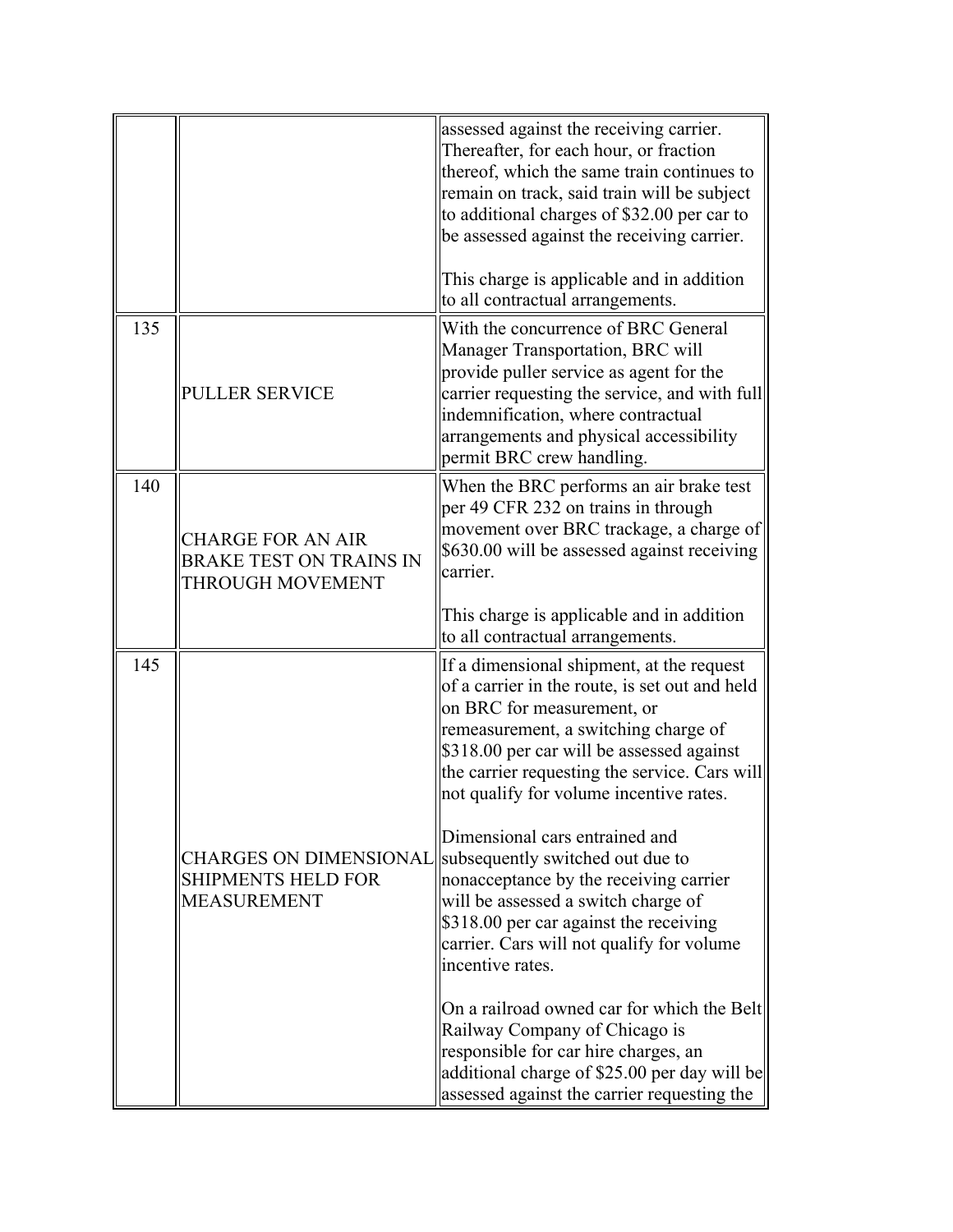|     |                                                | service, for each day, or fraction thereof,<br>the car is held for measurement and/or<br>subsequent dimensional clearance.                                                                                                                                                                                                                                                                                                                                                                                                                                                                                                                                                                                                                                                                                                                                                                                                                                                                                                                                                                                                                                                        |
|-----|------------------------------------------------|-----------------------------------------------------------------------------------------------------------------------------------------------------------------------------------------------------------------------------------------------------------------------------------------------------------------------------------------------------------------------------------------------------------------------------------------------------------------------------------------------------------------------------------------------------------------------------------------------------------------------------------------------------------------------------------------------------------------------------------------------------------------------------------------------------------------------------------------------------------------------------------------------------------------------------------------------------------------------------------------------------------------------------------------------------------------------------------------------------------------------------------------------------------------------------------|
| 146 | DO NOT HUMP CARS                               | Cars that cannot be humped safely as<br>determined by BRC's operating<br>department. Including but not limited to<br>cars classified as Dimensional or Do Not<br>Hump. Loaded cars with the following<br>STCC's 3742676, 3742677, 3742679,<br>3312839, 3312981. Cars will not qualify<br>for volume incentive rates.                                                                                                                                                                                                                                                                                                                                                                                                                                                                                                                                                                                                                                                                                                                                                                                                                                                              |
| 148 | <b>LOCOMOTIVE AND</b><br><b>PASSENGER CARS</b> | Locomotives and passenger cars<br>interchanged or handled at Clearing Yard.<br>Cars will not qualify for volume incentive<br>rates.                                                                                                                                                                                                                                                                                                                                                                                                                                                                                                                                                                                                                                                                                                                                                                                                                                                                                                                                                                                                                                               |
| 149 | <b>LOCOMOTIVE SERVICE AND</b><br><b>REPAIR</b> | When requested, BRC will service<br>locomotives at its facilities. Such service<br>done by BRC shall consist of but not be<br>limited to switching locomotives within<br>the servicing facilities, making daily trip<br>inspections and reports as required,<br>performing routine maintenance pursuant<br>to owner standards, and checking quantity<br>levels and, when approved, replacing<br>required amounts of depletable materials<br>such as fuel, sand, cooling water and<br>treatment, lubricating oil, and other<br>miscellaneous supplies normally required<br>during normal servicing inspections. BRC<br>shall make running repairs to locomotives<br>as in its judgement are necessary or<br>required by law, including but not limited<br>to: completion of daily inspection records,<br>application of brake shoes, adjustment of<br>brake travel, correction of minor leaks,<br>general running repair work, cleaning of<br>cabs and windows, addition of supplies<br>such as drinking water, ice, cups, flagging<br>material, and toilet tissue, as required.<br>BRC will not perform any other major or<br>billable repairs unless specifically<br>authorized. |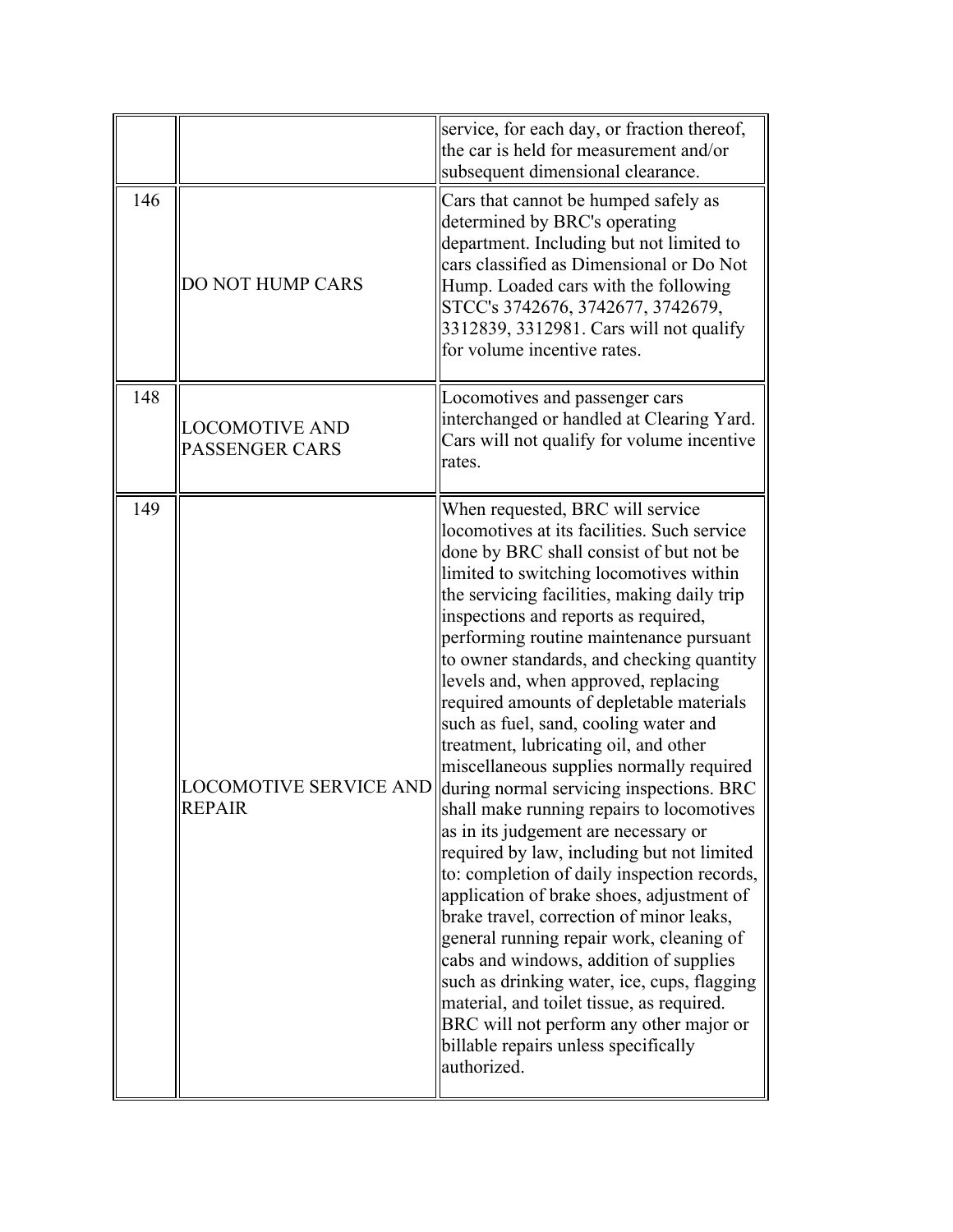| 150 | RAIL SURVEILLANCE                                                            | <b>DEFINITION - Rail Surveillance Service</b><br>is defined as the observation and/or<br>external inspection of one or more<br>conveyances railcar(s), trailer(s), or<br>container(s) within one hour after it has<br>stopped at any location for any reason, and<br>conducting re-inspections at least once an<br>hour, to the extent practicable, when the<br>conveyance is on the BRC.                                                                                                                                                                                                                                                                                                                                                                                                                                                                                                                                                                                                                                                                                                                                                                     |
|-----|------------------------------------------------------------------------------|---------------------------------------------------------------------------------------------------------------------------------------------------------------------------------------------------------------------------------------------------------------------------------------------------------------------------------------------------------------------------------------------------------------------------------------------------------------------------------------------------------------------------------------------------------------------------------------------------------------------------------------------------------------------------------------------------------------------------------------------------------------------------------------------------------------------------------------------------------------------------------------------------------------------------------------------------------------------------------------------------------------------------------------------------------------------------------------------------------------------------------------------------------------|
| 160 | <b>LANDING FEE</b>                                                           | If a train is interchanged directly between<br>two carrriers whereby the train is<br>temporarily yarded on BRC trackage for<br>crew transfer, and there are no contracts or<br>letter agreements to provide otherwise, a<br>landing fee of \$17.00 per car will apply in<br>addition to trackage charges.                                                                                                                                                                                                                                                                                                                                                                                                                                                                                                                                                                                                                                                                                                                                                                                                                                                     |
| 165 | <b>CHARGES ON BAD</b><br>ORDERED CARS SETOUT OF<br><b>DIRECT MOVE TRAINS</b> | If a car is bad ordered enroute on BRC<br>Trackage in connection with a Direct<br>Move and it is necessary that it be set out,<br>such bad ordered car will be repaired at<br>the outlying location. Car will thereafter<br>be handled by BRC to Clearing to be<br>classified in the connecting Carrier's<br>outbound train. The connecting Carrier, at<br>BRC's discretion, may be allowed to pick<br>up a priority shipment, i.e.: autos,<br>intermodal, etc., on line.<br>Car repairs will be billed in accordance<br>with the Field and Office Manuals of the<br>Interchange rules adopted by the<br>Association of American Railroads,<br>herinafter called "Interchange Rules", in<br>effect at the date of performance of the<br>repairs.<br>Delivering Carrier will compensate \$161<br>per car handling, if necessary to spot the<br>car for repair, and an additional \$161 per<br>car handling fee back to Clearing Yard, in<br>addition to the applicable intermediate<br>switch rate. In addition, Delivering Carrier<br>will compensate BRC for any charges<br>incurred in connection with repair<br>including, but not exclusively limited to, |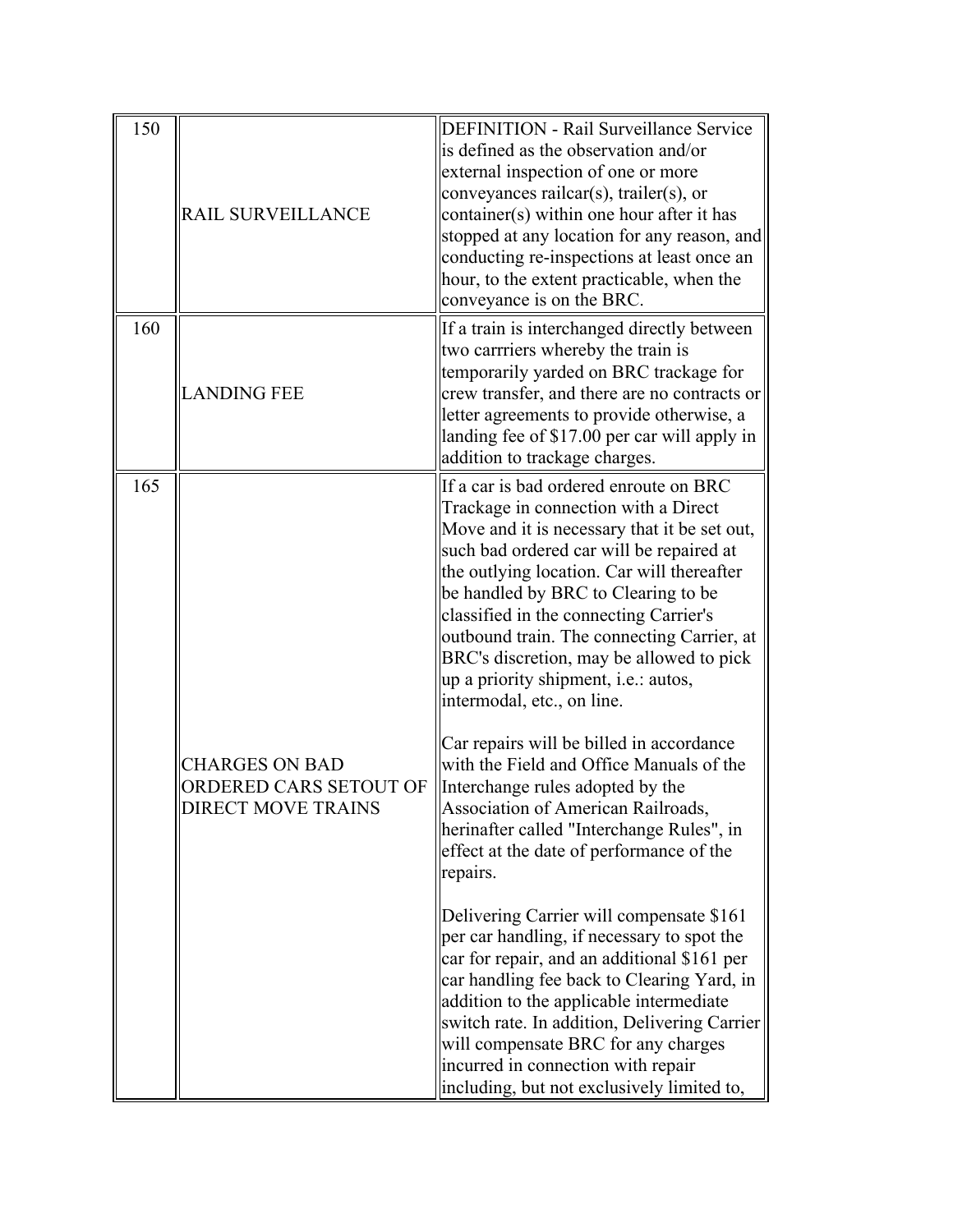|     |                                                                                                                                                          | mobile cranes, mechanical overtime<br>incurred to repair the car, etc.                                                                                                                                                                                                                                                                                                                                                                                                                                                                                                                                                                                                                                                                                                                                                                                                                                                                                                                                                                                                 |
|-----|----------------------------------------------------------------------------------------------------------------------------------------------------------|------------------------------------------------------------------------------------------------------------------------------------------------------------------------------------------------------------------------------------------------------------------------------------------------------------------------------------------------------------------------------------------------------------------------------------------------------------------------------------------------------------------------------------------------------------------------------------------------------------------------------------------------------------------------------------------------------------------------------------------------------------------------------------------------------------------------------------------------------------------------------------------------------------------------------------------------------------------------------------------------------------------------------------------------------------------------|
| 170 | <b>CHARGES ON</b><br><b>LOCOMOTIVES HELD FOR</b><br><b>INSPECTION</b>                                                                                    | When a locomotive (dead or under power)<br>is received at Clearing Yard and it is<br>subsequently held for inspection by the<br>Receiving Carrier, a \$391 switching<br>charge will be assessed against the<br>Receiving Carrier, in addition to the<br>intermediate switch charge, to handle the<br>locomotive to a holding track. In addition<br>a \$106 holding charge will be assessed<br>against the Receiving Carrier for each day,<br>or fraction thereof, the locomotive is held<br>on the BRC pending authorization of<br>release to an outbound train. Locomotive<br>will be interchanged to the Receiving<br>Carrier upon arrival at the Roundhouse,<br>Departure Track or Staging Track.<br>Locomotive entrained in other than the<br>Locomotive Consist will remain in the<br>account of the Delivering Carrier until<br>placement at the Roundhouse, Departure<br>Track or Staging Track. If repairs become<br>necessary prior to moving the locomotive,<br>the Receiving Carrier will be responsible<br>to coordinate any repairs to the<br>locomotive. |
| 175 | <b>CHARGES ON CARS</b><br>DELAYED AT SOUTH<br><b>CHICAGO OR OTHER</b><br><b>OUTLYING YARDS DUE TO</b><br>RECEIVING CARRIER'S<br><b>FAILURE TO HANDLE</b> | Cars loaded or empty placed for<br>interchange at South Chicago or other<br>outlying yards will be subject to the<br>penalty charge described herein if cars<br>remain on BRC in excess of 24 hours from<br>the scheduled departure time.<br>Said times and day of week operation to<br>be agreed to by BRC and the respective<br>carrier. Said cars will be subject to a<br>charge of \$182.00 per car for every 24<br>hour period until said cars are pulled by<br>the receiving carrier.                                                                                                                                                                                                                                                                                                                                                                                                                                                                                                                                                                            |
| 180 | <b>CHARGES ON PASSENGER</b><br><b>CARS HELD FOR</b><br><b>CLEARANCE OR</b><br><b>INSPECTION</b>                                                          | Passenger cars received at Clearing Yard<br>and subsequently held for clearance or<br>inspection by the receiving carrier will be<br>assessed a \$391.00 switching charge for<br>the movement to and from the storage or<br>staging track.                                                                                                                                                                                                                                                                                                                                                                                                                                                                                                                                                                                                                                                                                                                                                                                                                             |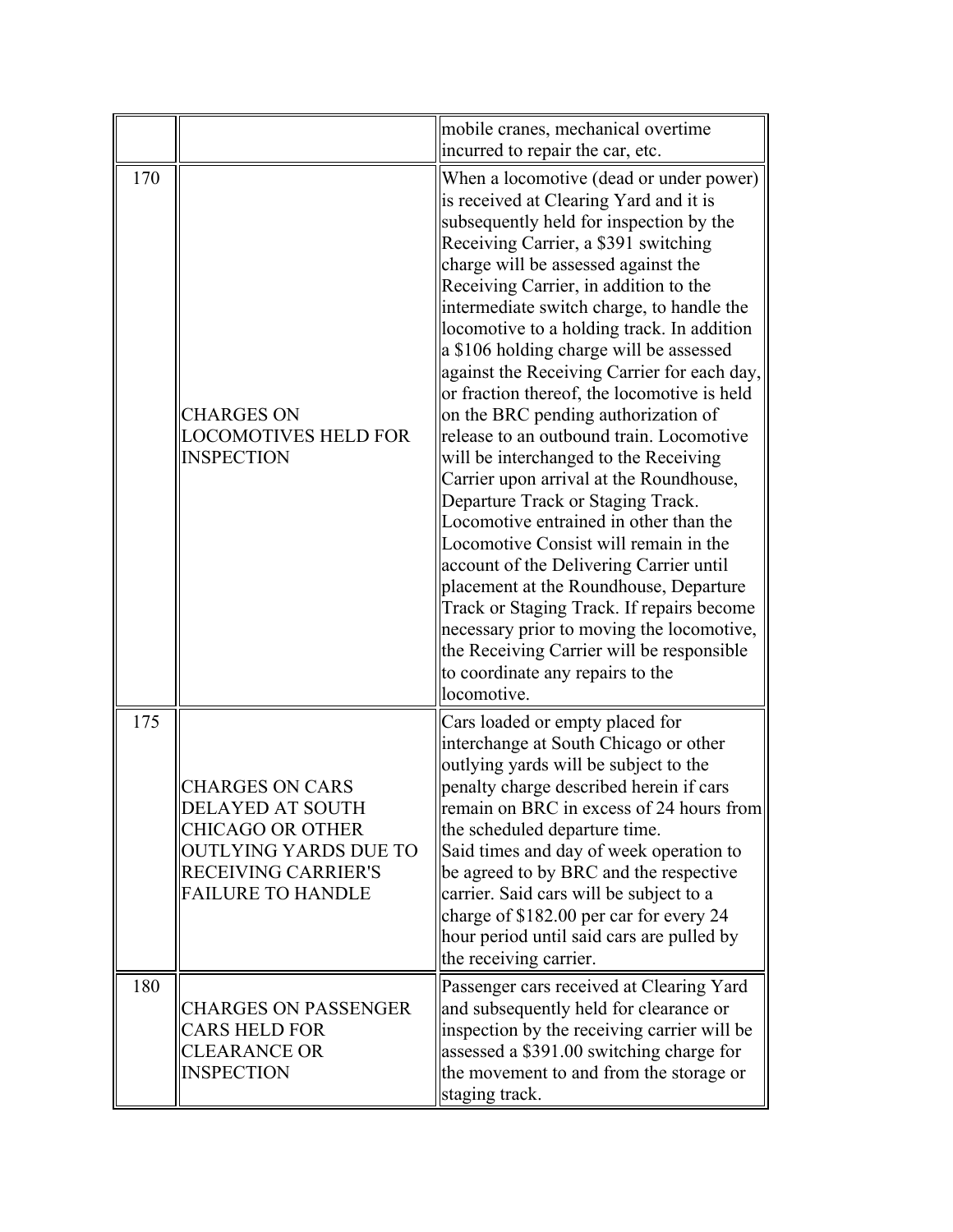|     |                                                                                       | In addition, a \$106.00 holding charge will<br>be assessed to the receiving carrier for<br>each day, or fraction thereof. The<br>passenger car(s) will be interchanged to<br>the receiving carrier once the car is moved<br>from the inbound receiving track.<br>If repairs or inspections are necessary<br>prior to the outbound movement, the<br>receiving carrier will be responsible to<br>coordinate the repairs or inspections. |
|-----|---------------------------------------------------------------------------------------|---------------------------------------------------------------------------------------------------------------------------------------------------------------------------------------------------------------------------------------------------------------------------------------------------------------------------------------------------------------------------------------------------------------------------------------|
| 185 | <b>CHARGE FOR</b><br>REPOSITIONING OUTBOUND<br><b>LOCOMOTIVES</b>                     | When orders are received from the<br>outbound carrrier to rework a locomotive<br>consist once set, a charge of \$161 per<br>locomotive unit will be assessed.                                                                                                                                                                                                                                                                         |
| 190 | <b>CONNECTING LINE FROM</b><br>AND TO WHICH RATES<br>APPLY ALPHABETICALLY<br>ARRANGED | Burlington Northern Santa Fe Corporation<br>Canadian National Railway Company<br>Chicago Rail Link<br>Chicago, South Shore & South Bend<br>CP Rail System<br>CSX Transportation, Inc.<br>Indiana Harbor Belt Railroad Company<br>Norfolk Southern Railway Company<br>South Chicago & Indiana Harbor RR<br>Union Pacific Railroad<br>Wisconsin Southern Railway Company                                                                |

|                                                                                                                                                                                                                                                                | <b>SECTION ONE</b>                                                                                                                                                  |                                                    |        |          |
|----------------------------------------------------------------------------------------------------------------------------------------------------------------------------------------------------------------------------------------------------------------|---------------------------------------------------------------------------------------------------------------------------------------------------------------------|----------------------------------------------------|--------|----------|
| Where through rates are authorized in tariffs of carriers party to this tariff. The Belt<br>Railway Company of Chicago will charge the following for terminal service to or<br>from industries and team tracks located on The Belt Railway Company of Chicago. |                                                                                                                                                                     |                                                    |        |          |
| <b>ITEM</b>                                                                                                                                                                                                                                                    | <b>INDUSTRIES</b><br><b>BY ZONE</b><br><b>PER CAR</b><br><b>CHARGES</b><br><b>SUBJECT</b><br><b>APPLICATION</b><br>(SEE<br><b>SECTION</b><br>(in dollars)<br>THREE) |                                                    |        |          |
| 1001                                                                                                                                                                                                                                                           | <b>TERMINAL</b>                                                                                                                                                     | <b>LOADED FREIGHT CARS</b>                         | Zone 1 | \$533.00 |
| 1002                                                                                                                                                                                                                                                           | <b>SWITCHING</b><br><b>SERVICE</b>                                                                                                                                  | (Note: Charge also<br>includes the handling of the | Zone 2 | \$445.00 |
| 1003                                                                                                                                                                                                                                                           | <b>TO/FROM</b>                                                                                                                                                      | empty cars)                                        | Zone3  | \$545.00 |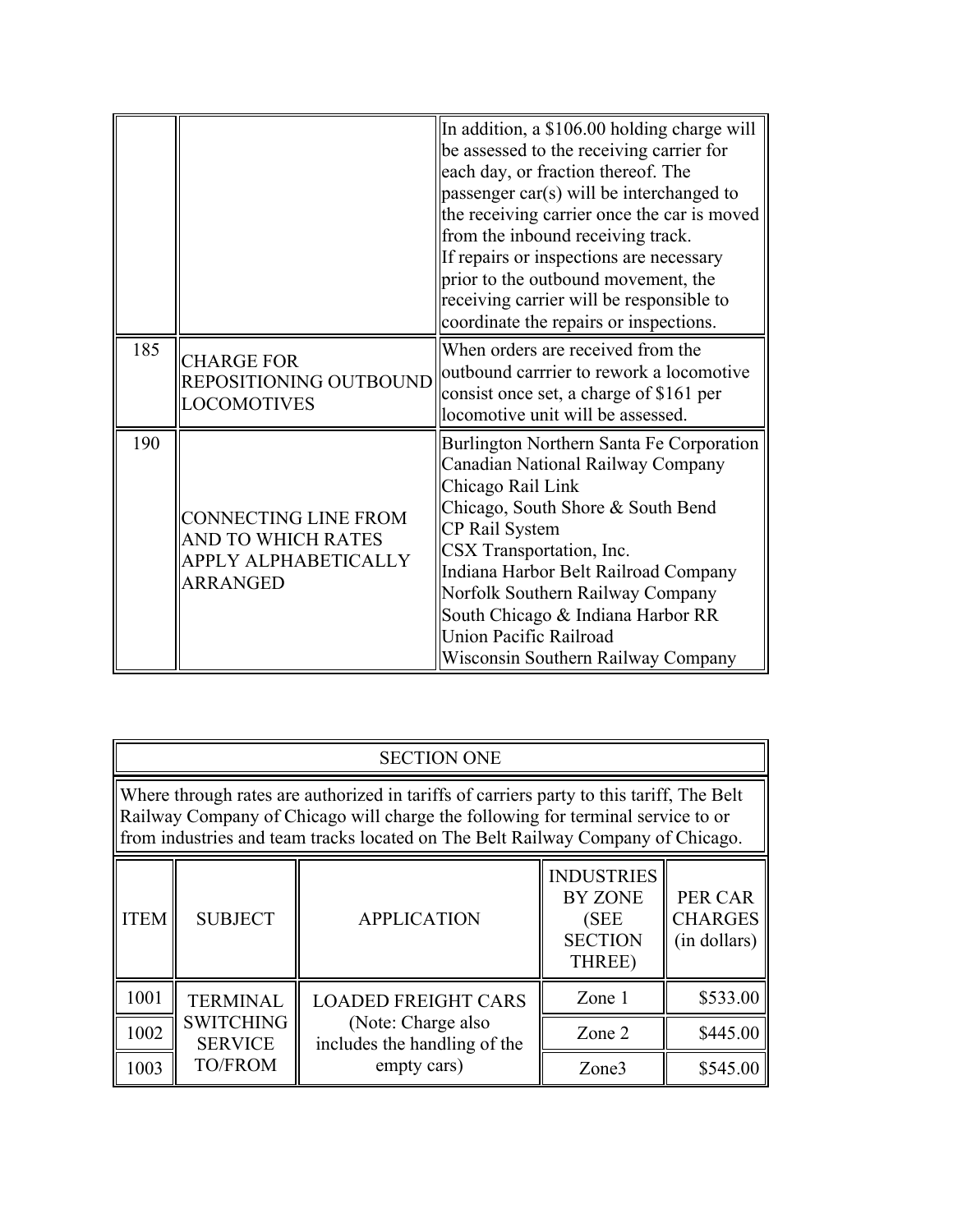| 1004 | <b>BRC</b>                           | <b>EMPTY FREIGHT CARS,</b>                                                                                                                                                     | Zone 1 | \$267.00 |
|------|--------------------------------------|--------------------------------------------------------------------------------------------------------------------------------------------------------------------------------|--------|----------|
| 1005 | <b>INDUSTRIES</b><br><b>AND TEAM</b> | including idler cars. (An idler<br>car is an empty car, on which                                                                                                               | Zone 2 | \$222.00 |
| 1006 | <b>TRACKS</b>                        | no part of a load rests, that is<br>used in transporting freight of<br>unusual length or excessive<br>weight for the safe<br>transportation or protection of<br>lading).       | Zone 3 | \$273.00 |
| 1007 |                                      | <b>ALL CLASSES OF</b>                                                                                                                                                          | Zone 1 | \$533.00 |
| 1008 |                                      | RAILWAY EQUIPMENT<br>OTHER THAN FREIGHT                                                                                                                                        | Zone 2 | \$445.00 |
| 1009 |                                      | EQUIPMENT, VIZ.<br><b>BUT NOT LIMITED TO:</b><br>Maintenance of Way<br>Equipment<br>Passenger Equipment<br><b>Rail Test Cars</b><br>Locomotives (dead or under<br>Power), etc. | Zone 3 | \$545.00 |

|             | <b>EXCEPTIONS</b>                      |                                                                               |                                    |                                           |
|-------------|----------------------------------------|-------------------------------------------------------------------------------|------------------------------------|-------------------------------------------|
| <b>ITEM</b> | <b>SUBJECT</b>                         | <b>APPLICATION</b>                                                            | <b>UNITS</b><br>multiple)<br>cars) | <b>CHARGES</b><br>PER CAR<br>(in dollars) |
| 1106        | <b>TERMINAL</b>                        | GRAIN, VIZ: barley, corn,                                                     | $1 - 4$                            | \$445.00                                  |
| 1107        | <b>SWITCHING</b><br><b>SERVICE TO/</b> | oats, soybean, wheat                                                          | $5 - 24$                           | \$195.00                                  |
| 1108        | <b>FROM</b><br>INGREDION,<br>ARGO, IL  | and grain screenings, in<br>multiple car deliveries<br>from the same carrier. | 25 or more                         | \$127.00                                  |

| <b>SECTION TWO</b>                                                                                                                 |  |
|------------------------------------------------------------------------------------------------------------------------------------|--|
| The Belt Railway Company of Chicago will charge the following for intermediate<br>service via The Belt Railway Company of Chicago. |  |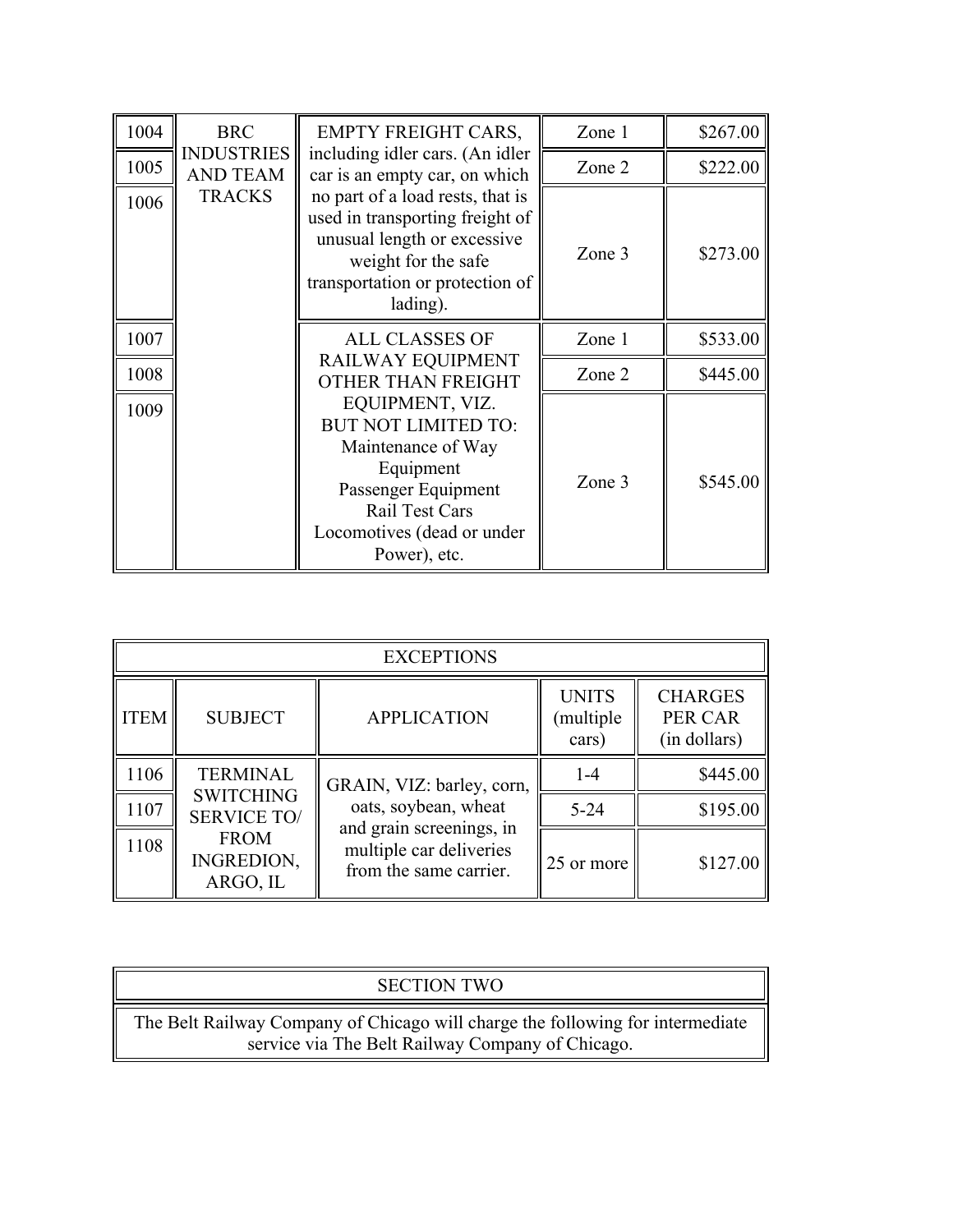| <b>ITEM</b> | <b>SUBJECT</b>                                          | <b>APPLICATION</b>                                                                                                                                                                                                                                                                               | <b>CHARGES</b><br>PER CAR<br>(in dollars)                                                                                         |
|-------------|---------------------------------------------------------|--------------------------------------------------------------------------------------------------------------------------------------------------------------------------------------------------------------------------------------------------------------------------------------------------|-----------------------------------------------------------------------------------------------------------------------------------|
| 2001        | <b>INTERMEDIATE</b><br><b>SERVICE VIA</b><br><b>BRC</b> | <b>VOLUME INCENTIVE SWITCH</b><br><b>RATES FOR QUALIFYING</b><br><b>CLEARING CONNECTION TRAFFIC</b><br><b>LOADED AND EMPTY FREIGHT</b><br><b>CARS</b>                                                                                                                                            |                                                                                                                                   |
|             |                                                         | <b>1 THRU 25</b><br><b>26 THRU 100</b><br>101 THRU 200<br>201 THRU 300<br>301 THRU 400<br>401 THRU 500<br>501 THRU 600<br>601 THRU 700<br><b>701 THRU 800</b><br>801 THRU 900<br>901 THRU 1,000<br>1,001 AND OVER                                                                                | \$160.00<br>\$83.41<br>\$60.36<br>\$52.38<br>\$48.22<br>\$45.48<br>\$43.47<br>\$41.90<br>\$40.62<br>\$39.54<br>\$38.61<br>\$37.80 |
| 2002        |                                                         | <b>OUTSIDE CLEARING</b><br><b>INTERMEDIATE TRAFFIC</b><br>Clearing Connection Traffic interchanged<br>at a location other than Clearing Yard<br>Note: If the monthly volume of Clearing<br>Connection Traffic is under 26 cars per<br>day the Outside Clearing rate will be<br>\$160.00 per car. | \$100.00                                                                                                                          |
| 2003        |                                                         | <b>HAZARDOUS (NON-RSSM)</b><br><b>SHIPMENTS</b><br>Loaded cars with STCC 4800000 thru<br>4999999                                                                                                                                                                                                 | \$160.00                                                                                                                          |
| 2004        |                                                         | DANGEROUS SHIPMENTS - Explosive<br>Division 1.1 or 1.2, Radioactive, and TIH<br>shipments as listed in Part 173 or Tariff<br>ICC BOE 6000 Series.                                                                                                                                                | \$530.00                                                                                                                          |
|             |                                                         | <b>ADDITIONAL CHARGES</b><br>1. Cars carrying dangerous<br>goods/hazardous materials (or cars<br>containing residue of dangerous<br>goods/hazardous materials which are                                                                                                                          | \$2101.00<br>for<br>switching                                                                                                     |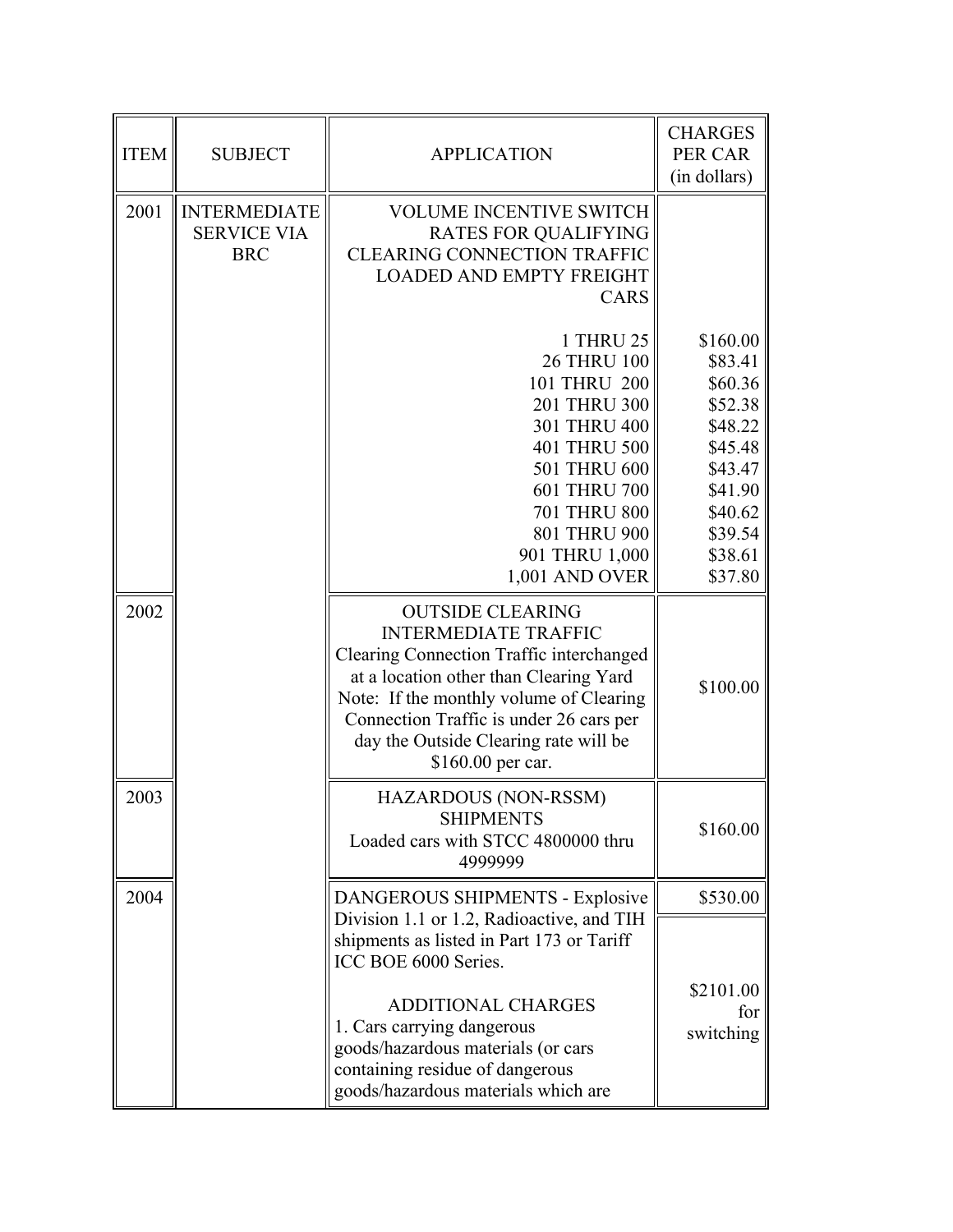|      | found to be leaking may be moved to an<br>isolation track for securement. The cost<br>of securement varies widely, depending<br>on the work involved. Securement fees<br>will be assessed, and invoiced, on a case<br>by case basis.<br>2. In addition to flat charge under this<br>Tariff item, Carrier will bill beneficial<br>owner of leaking material in all instances<br>for:<br>a. Carrier response costs and those of<br>contractors.<br>b. Response costs of Agencies having<br>jurisdiction if billed.<br>On a case by case basis, carrier will bill<br>beneficial owner of leaking material for:<br>a. Interline revenue lost to Belt for<br>traffic diverted away from Belt.<br>b. Additional per diem equipment<br>rental for delay to traffic already in Belt<br>accounts. |                                              |
|------|------------------------------------------------------------------------------------------------------------------------------------------------------------------------------------------------------------------------------------------------------------------------------------------------------------------------------------------------------------------------------------------------------------------------------------------------------------------------------------------------------------------------------------------------------------------------------------------------------------------------------------------------------------------------------------------------------------------------------------------------------------------------------------------|----------------------------------------------|
| 2005 | PERISHABLE FREIGHT - Moving<br>under refrigeration, ventilation or car<br>heater service (including handling of<br>empty car.)                                                                                                                                                                                                                                                                                                                                                                                                                                                                                                                                                                                                                                                           | \$421.00<br>100% from<br>delivering<br>road. |
| 2006 | DIMENSIONAL & DO NOT HUMP<br><b>SHIPMENTS - Carloads exceeding</b><br>height, width, or maximum gross weight<br>restrictions as published in "Railway Line<br>Clearances" publication, including any<br>other traffic which requires a special<br>clearance, movement with a Dimensional<br>Movement File Clearance, or any car<br>designated as a "Do Not Hump" car<br>which must be manually handled or<br>shoved over the hump.                                                                                                                                                                                                                                                                                                                                                       | \$318.00                                     |
| 2007 | ALL CLASSES OF RAILWAY<br>EQUIPMENT OTHER THAN FREIGHT<br>EQUIPMENT, VIZ. BUT NOT<br><b>LIMITED TO:</b><br>Maintenance of Way Equipment<br>Passenger Equipment<br>Rail Test Cars                                                                                                                                                                                                                                                                                                                                                                                                                                                                                                                                                                                                         | \$657.00                                     |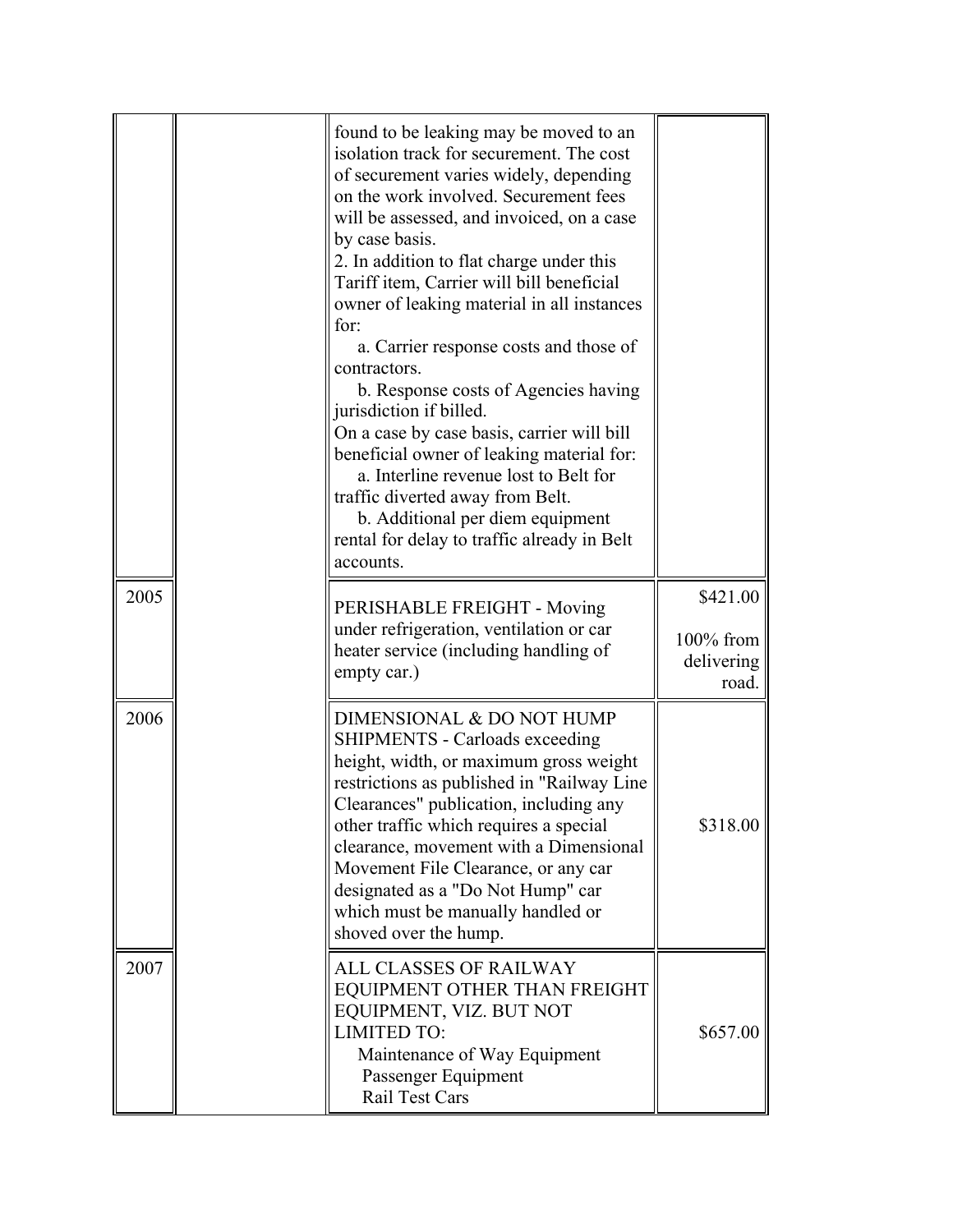|      | Locomotives (dead or under power)<br>NOTE: An additional charge of<br>\$1,313.00 will be assessed for each<br>locomotive where BRC handling is<br>required to/from a connection outside<br>Clearing Yard. |          |
|------|-----------------------------------------------------------------------------------------------------------------------------------------------------------------------------------------------------------|----------|
| 2008 | <b>AUTO CARRIERS - AUTO RACKS</b><br><b>LOADED</b><br>"V" type equipment                                                                                                                                  | \$160.00 |
| 2009 | TOFC/COFC EQUIPMENT<br>"P,Q.S" type equipment                                                                                                                                                             | \$160.00 |
| 2010 | ROAD HAUL INTO/OUT OF the<br><b>CHICAGO SWITCHING DISTRICT</b><br>Cars delivered by an intermediate switch<br>carrier to BRC for interchange service                                                      | \$160.00 |

|             | <b>SECTION THREE</b>                                  |                                                                                                                                                                                                                                                                                                                                                                                                               |                                           |  |
|-------------|-------------------------------------------------------|---------------------------------------------------------------------------------------------------------------------------------------------------------------------------------------------------------------------------------------------------------------------------------------------------------------------------------------------------------------------------------------------------------------|-------------------------------------------|--|
|             |                                                       | The Belt Railway Company of Chicago will charge the following for additional<br>services as listed                                                                                                                                                                                                                                                                                                            |                                           |  |
| <b>ITEM</b> | <b>SUBJECT</b>                                        | <b>APPLICATION</b>                                                                                                                                                                                                                                                                                                                                                                                            | <b>CHARGES</b><br>PER CAR<br>(in dollars) |  |
| 3001        | <b>ADDITIONAL</b><br><b>SERVICE VIA</b><br><b>BRC</b> | <b>RE-HUMPS</b><br>Notwithstanding the rate structure set forth<br>in Section 1, and Section 2, any switching<br>move which requires more than one hump<br>event to be subsequently interchanged to the<br>destination carrier shall be assessed an<br>additional charge per "Re-hump" event.<br>This charge is applicable and in addition to<br>all contractual arrangements, unless<br>otherwise specified. | \$25.00                                   |  |
| 3002        |                                                       | <b>OUTBUND BLCOKIGN CHARGE</b><br>One "free" outbund block per 2,000 outbund<br>cars. Charge applied to each car of excess<br>blocks with smallest number of cars.                                                                                                                                                                                                                                            | \$6.25                                    |  |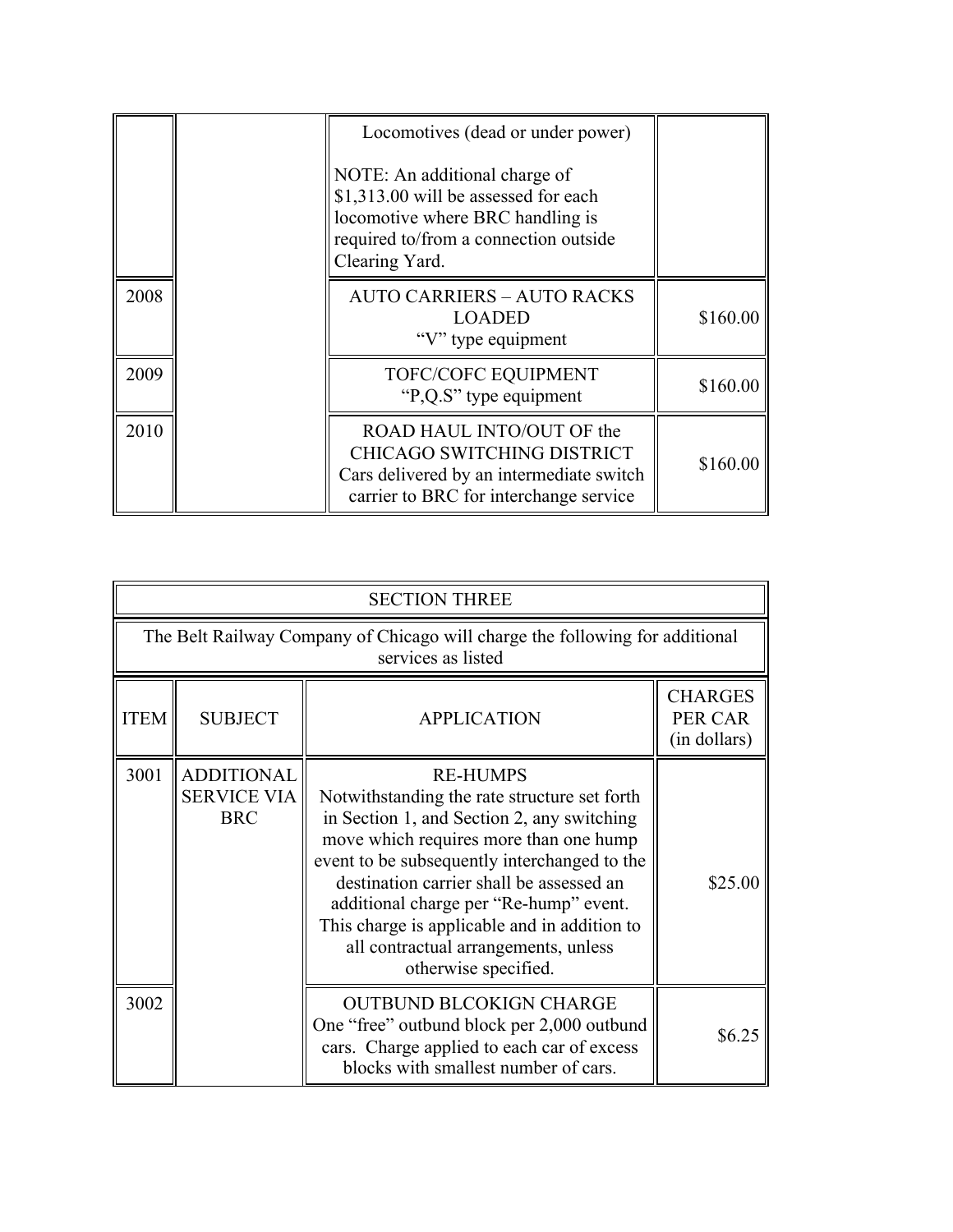| 3003 | <b>PULLER SERVICE</b>                        |             |
|------|----------------------------------------------|-------------|
|      | Requested service when available.            |             |
|      | Per 8 Hour Crew                              | \$1,131.00  |
|      | Each Additional Hour                         | \$142.00    |
|      | BRC Locomotive, Per Day, Per Unit            | \$339.00    |
|      | <b>Lunch Penalties</b>                       | \$55.97     |
| 3004 | <b>LOCOMOTIVE SERVICING</b>                  |             |
|      | Servicing of foreign locomotives at Clearing |             |
|      | Yard.                                        |             |
|      | Diesel Fuel and Lube Oil                     | <b>COST</b> |
|      | Servicing Unit                               | \$170.00    |
|      | Supplies                                     | \$15.25     |
|      | Diesel Fuel Surcharge Per Gallon             | \$0.046     |
|      | Sand Surcharge Per Ton                       | \$2.92      |

| <b>SECTION FOUR</b>                                                                                                                                                                           |                                                                |                                                                      |  |
|-----------------------------------------------------------------------------------------------------------------------------------------------------------------------------------------------|----------------------------------------------------------------|----------------------------------------------------------------------|--|
| Rates named in Section One of this tariff will apply to industries located on The Belt<br>Railway Company of Chicago and categorized herein according to zones. (See Item<br>65 for changes.) |                                                                |                                                                      |  |
| <b>ITEM</b>                                                                                                                                                                                   | <b>SUBJECT</b><br><b>APPLICATION</b>                           |                                                                      |  |
|                                                                                                                                                                                               | ZONE <sub>1</sub><br><b>ALPHA LIST Of</b><br><b>INDUSTRIES</b> | <b>CHARTER STEEL PRODUCTS</b><br>1600 S. KOSTNER                     |  |
| 4001                                                                                                                                                                                          |                                                                | <b>EXXON MOBIL</b><br><b>3801 S. CICERO</b>                          |  |
|                                                                                                                                                                                               |                                                                | <b>FLEXOGLASS</b><br>4647 W. AUGUSTA BLVD.                           |  |
|                                                                                                                                                                                               |                                                                | UNILEVER BEST FOODS<br>2816 S. KILBOURN                              |  |
| 4002                                                                                                                                                                                          | ZONE <sub>2</sub>                                              | AFTON CHEMICALS INC.<br>7201 WEST 65TH ST.                           |  |
|                                                                                                                                                                                               | <b>ALPHA LIST Of</b><br><b>INDUSTRIES</b>                      | <b>AGRIUM USA INC.</b><br>13131 LAKE FRASER DR<br>CALGARY, AB CANADA |  |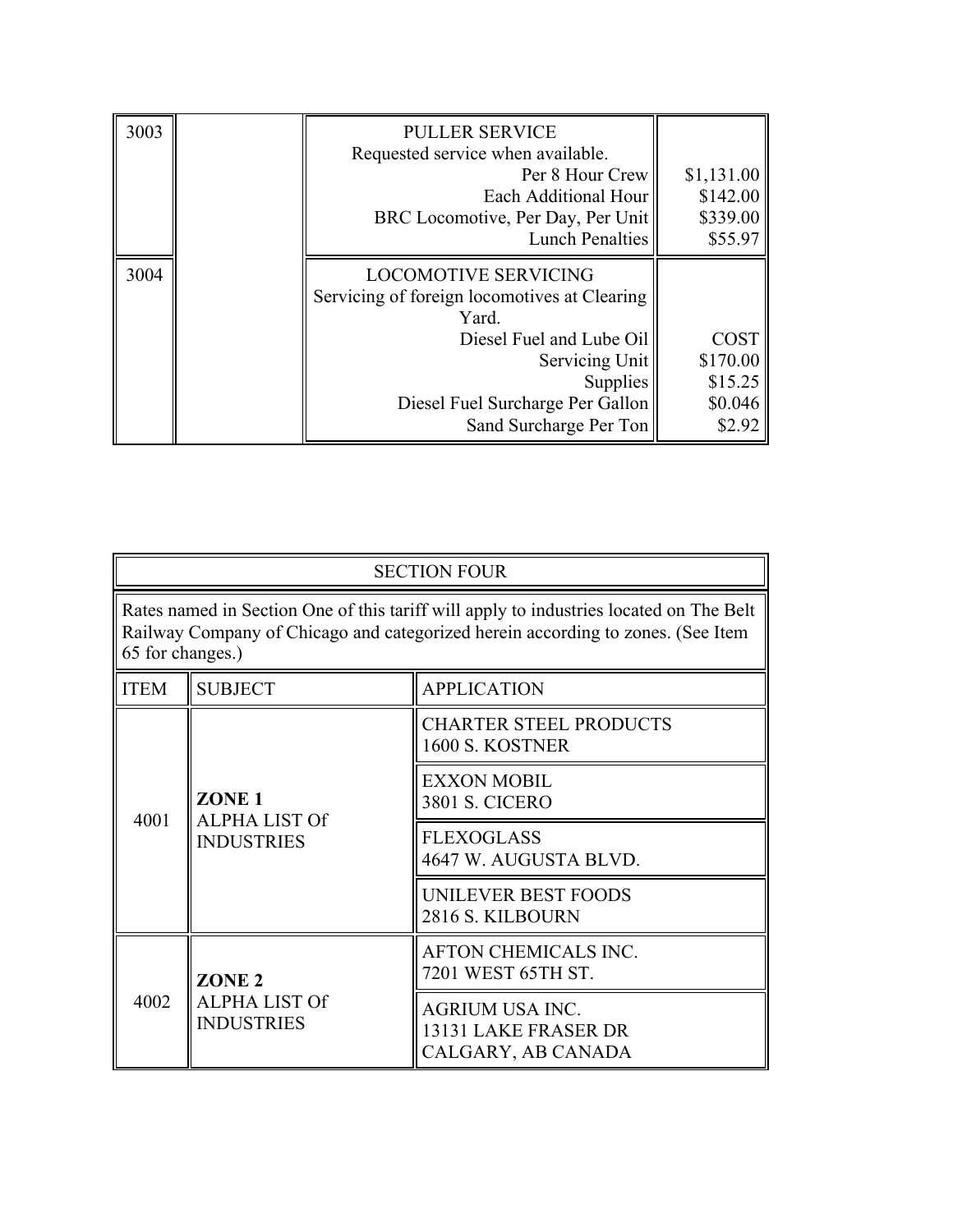|  | <b>AGROW FRESH PRODUCE</b><br><b>4540 S. KOLMAR</b>                  |
|--|----------------------------------------------------------------------|
|  | <b>ALLIANCE STEEL</b><br>6499 W. 66TH PL.                            |
|  | <b>COLONIAL BRICK CO.</b><br>2222 S. HALSTED ST.                     |
|  | <b>CORRUGATED SUPPLIES</b><br>5043 W. 67TH STREET                    |
|  | DART CONTAINER CORP (SOLO CUP)<br><b>7575 SOUTH KOSTNER</b>          |
|  | <b>GENERAL ELEC. APPL. SER. SHOP</b><br>6045 S. NOTTINGHAM           |
|  | <b>GRACE DAVISON</b><br>4099 W. 71ST STREET                          |
|  | <b>HALLSTAR COMPANY</b><br>5851 WEST 73RD ST.                        |
|  | <b>HELM FINANCIAL</b><br>505 SANSOME ST.<br><b>SAN FRANCISCO, CA</b> |
|  | HOIST LIFT TRUCK MFG.<br>6499 WEST 65TH ST.                          |
|  | HOME PRODUCTS INTL.<br>4501 WEST 47TH ST.                            |
|  | INDEPENDENCE TUBE CORP.<br>6226 WEST 74TH ST.                        |
|  | <b>INGREDION INC.</b><br><b>ARGO</b>                                 |
|  | <b>INTERNATIONAL PAPER</b><br>5300 WEST 73RD ST.                     |
|  | <b>JERICH USA INC.</b><br>6558 WEST 73RD ST.                         |
|  | <b>MANSFIELD OIL</b><br>P.O. BOX 48<br>MARK, IL                      |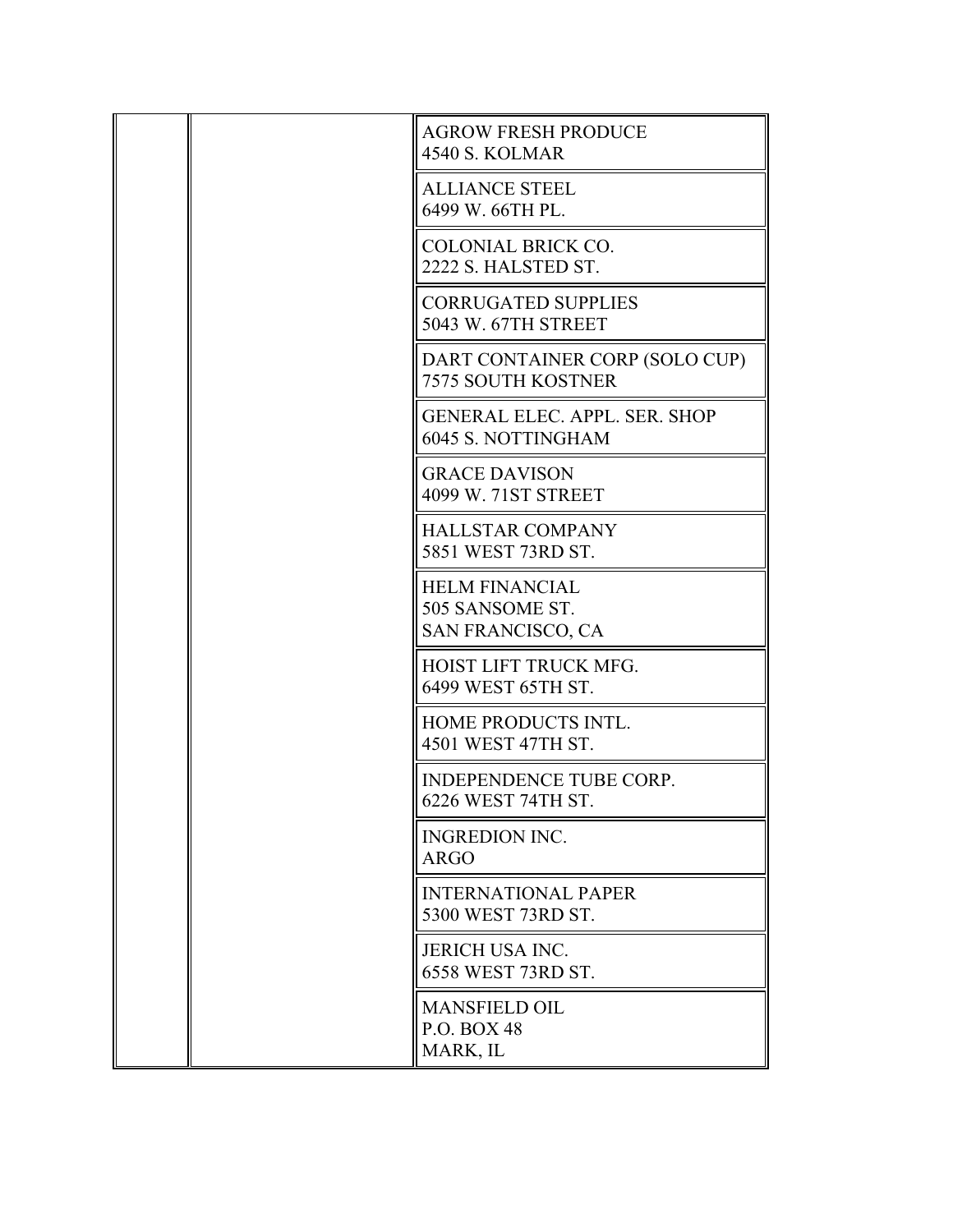|  | MIDWEST WHSE, & DIST, SYSTEM<br>6634 WEST 68TH STREET             |
|--|-------------------------------------------------------------------|
|  | MONDELEZ INTERNATIONAL<br><b>7300 S. KEDZIE</b>                   |
|  | <b>MOTIVE POWER</b><br><b>1905 MARKETVIEW DR</b><br>YORKVILLE, IL |
|  | <b>NALCO CHEMICAL</b><br>6216 WEST 66TH STREET                    |
|  | <b>NEXUS DISTRIBUTION</b><br>6220 WEST 73RD STREET                |
|  | OCCIDENTAL ELECTROCHEM CORP.<br>4201 WEST 69TH ST.                |
|  | PCA CHICAGO CONTAINER<br>5445 WEST 73RD ST.                       |
|  | <b>PCS SALES USA</b><br>122 1ST AVE SOUTH<br>SASKATOON, SK CANADA |
|  | PERKINS PRODUCTS INC.<br>7025 WEST 66TH ST.                       |
|  | <b>PACTIV</b><br>7200 S. MASON<br>7207 S. MASON                   |
|  | RAMPTECH AMERICA<br>6900 S. CENTRAL                               |
|  | <b>RAYNER RINN-SCOTT</b><br>6700 SOUTH OLD HARLEM                 |
|  | <b>ROQUETTE</b><br>1417 EXCHANGE ST.<br><b>KEOKUK, IA</b>         |
|  | SIMS-METAL/MANAGEMENT<br><b>6660 SOUTH NASHVILLE</b>              |
|  | <b>SUPERIOR GRAPHITE</b><br>6616 S. LARAMIE<br>6540 S. LARAMIE    |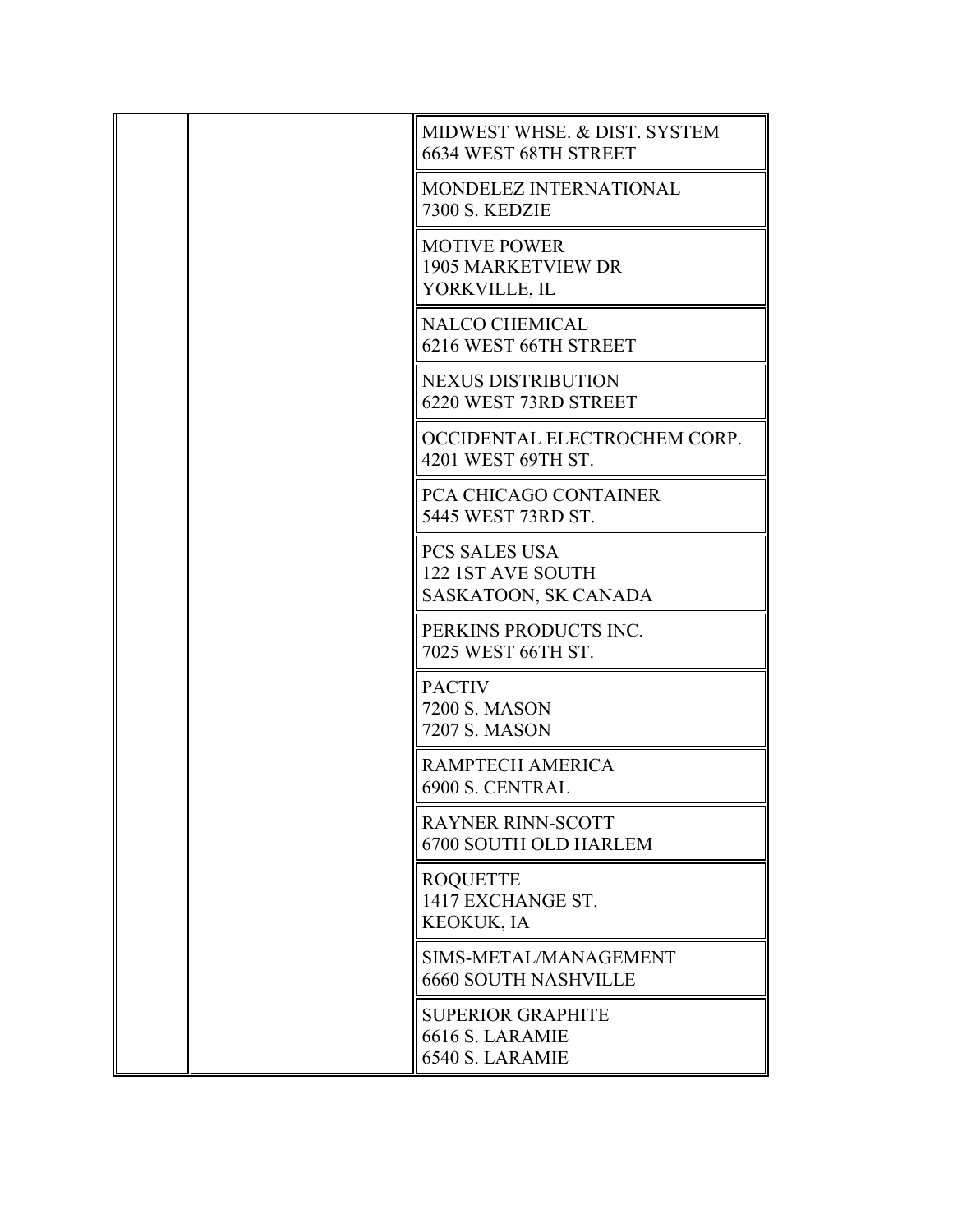|      |                                                                | TOTAL PETROCHEMICALS USA<br>P.O. BOX 674411<br>HOUSTON, TX                          |
|------|----------------------------------------------------------------|-------------------------------------------------------------------------------------|
|      |                                                                | <b>TOOTSIE ROLL INDUSTRIES</b><br><b>7401 S. CICERO AVE.</b>                        |
|      |                                                                | <b>UNIVAR</b><br>7050 WEST 71ST ST.                                                 |
|      |                                                                | <b>U.S. BUREAU OF STANDARDS</b><br>DEPARTMENT OF COMMERCE<br><b>WASHINGTON D.C.</b> |
|      |                                                                | W. R. GRACE CONST. PRODS.<br>6051 W. 65TH                                           |
|      |                                                                | <b>WESTROCK</b><br>6131 WEST 74TH STREET                                            |
| 4003 | ZONE <sub>3</sub><br><b>ALPHA LIST Of</b><br><b>INDUSTRIES</b> | ELG METALS, INC.<br>103RD AND CALUMET                                               |
|      |                                                                | <b>FIRST UNION RAIL</b><br><b>6250 RIVER ROAD</b><br>ROSEMONT, IL                   |
|      |                                                                | <b>SKYWAY CEMENT CO. LLC</b><br>3020 EAST 103RD STREET                              |
|      |                                                                | <b>WABTEC (CARDWELL</b><br><b>WESTINGHOUSE)</b><br>8400 SOUTH STEWART               |

| <b>EXPLANATION OF ABBREVIATIONS</b> |                                                                                                      |  |
|-------------------------------------|------------------------------------------------------------------------------------------------------|--|
| <b>ABBREVIATION EXPLANATION</b>     |                                                                                                      |  |
| ASLG                                | American Short Line and Regional Railroad Association                                                |  |
| <b>BRC</b>                          | Belt Railway Company of Chicago                                                                      |  |
| <b>BOE</b>                          | Hazardous Materials Regulations of the Department of<br>Transportation, Bureau of Explosives, Agent. |  |
| <b>CFR</b>                          | Code of Federal Regulations                                                                          |  |
| ICC                                 | Interstate Commerce Commission                                                                       |  |
| lbs                                 | Pounds                                                                                               |  |
| <b>NSO</b>                          | National Service Order, Western Trunk Line Committee, Agent.                                         |  |